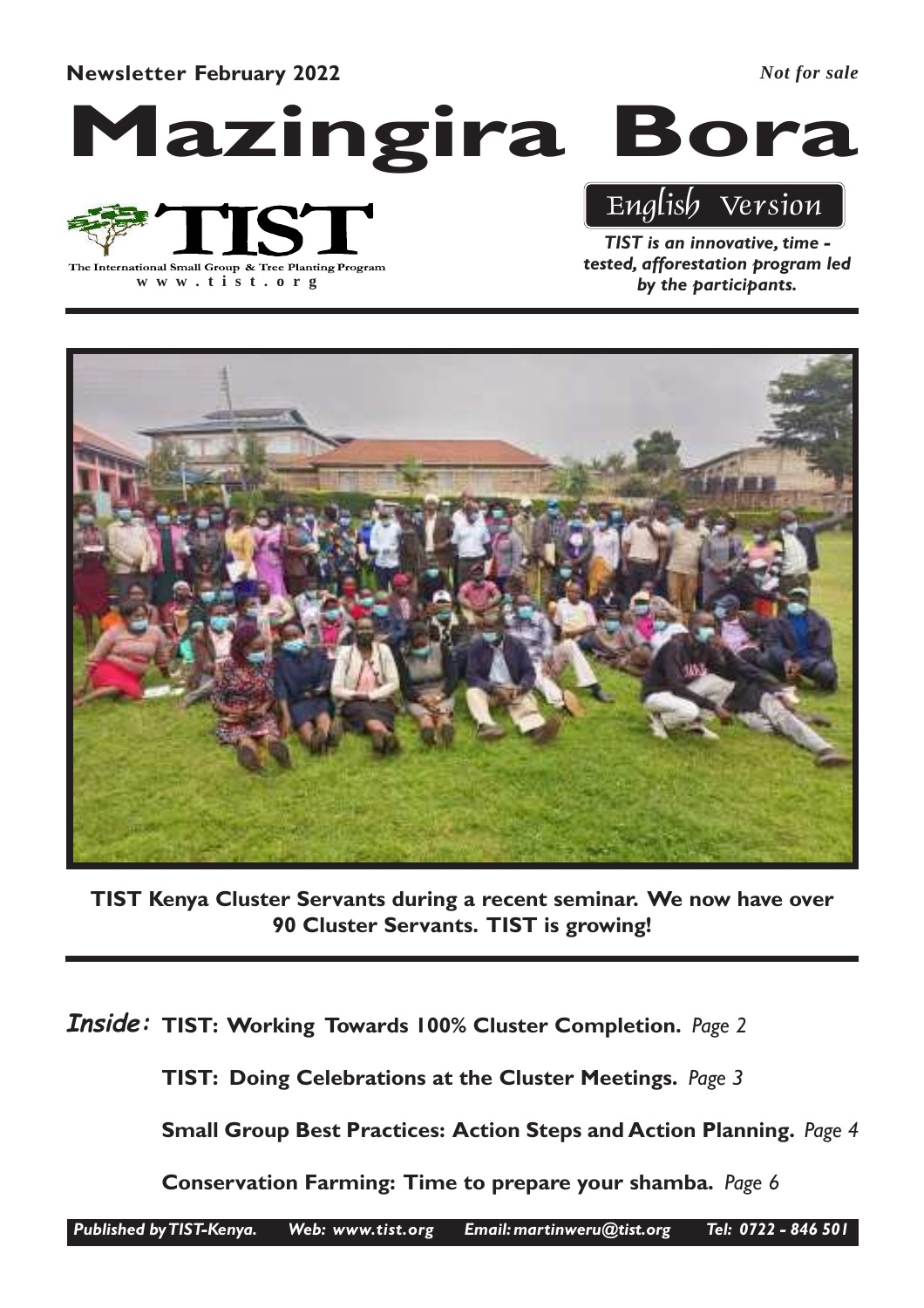# TIST: Working Towards 100% Cluster Completion.

n January, a new task force was formed<br>to help better support Cluster Servants<br>as they work towards 100% Cluster<br>completion. Over the last two weeks, the n January, a new task force was formed to help better support Cluster Servants as they work towards 100% Cluster task force has met, listening to each other's good ideas and creating new ideas together. We would like to share these ideas with you.

Our goal is for all Clusters to reach 100% completion in 2022. 100% does not mean only quantification; it includes the many other valuable activities both Cluster Servants and Farmers are doing. 100% means:

- Baseline data, and a recent quantification is taken so that farmers are eligible for profit sharing.
- Creating raised nursery beds.
- Ensuring Small Groups are paid prepayments and profit sharing.
- Practicing Conservation Farming.
- Building efficient cookstoves.
- New Small Groups are joining TIST.
- Monthly trainings are occurring.

To accomplish these important goals, the task force is suggesting we begin to pilot in select regions a new operational structure.

In these regions, Cluster Servants from different Clusters will work as a team to complete their home Clusters, train new CS applicants, and then they will work on Clusters that are falling behind on the 100% goal. Their work will rapidly bring the selected Clusters towards 100%.They will accomplish this by:

- 1. Working as a team with the local Cluster Servants, Leaders, Trainers, Accountability Person to create a quantification calendar, so each group knows when they will receive their quantification in 2022.
- 2. New trainees nominated by the Cluster or within the Cluster leadership team will begin Cluster Servant training using the new Learning Center. They will access the Learning Center with an android device provided to the Cluster for training.
- 3. New trainees will work with their Team of Cluster Servants for several months as they learn to become an excellent Cluster Servant.

We expect that these teams of Cluster Servants travelling to other regions when necessary can all TIST Clusters to 100% so that farmers can receive Profit Sharing, and we can train many more Cluster Servants to help in this important work.

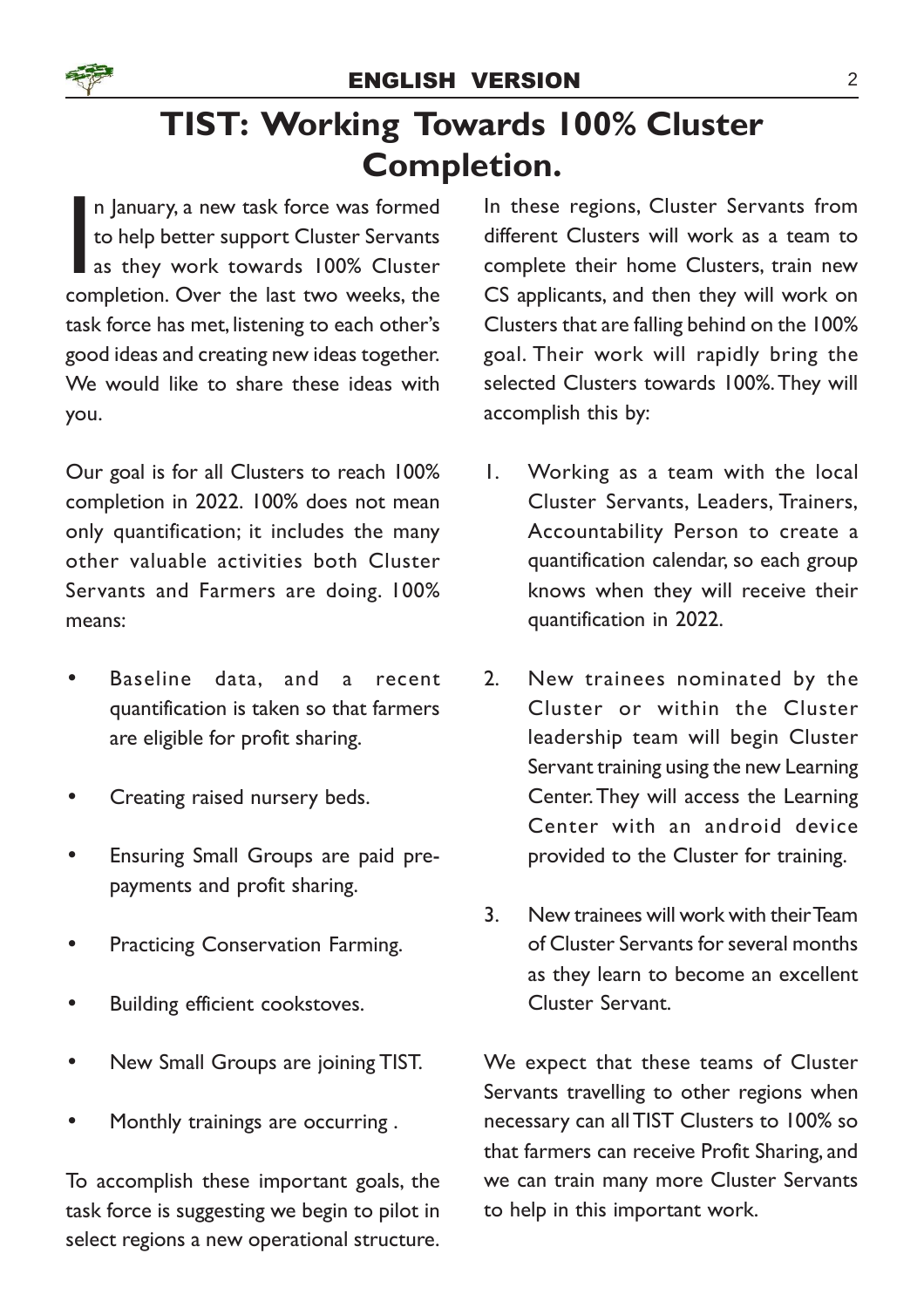

# TIST: Doing Celebrations at the Cluster Meetings.

ne of TIST Best Practices is<br>Kujengana. It says in Ephesians<br>4:15 - 16 that we are to build each<br>other up into the fullness of Christ. Each ne of TIST Best Practices is Kujengana. It says in Ephesians 4:15 - 16 that we are to build each person in your TIST Small Group / Cluster brings his or her own special talents and gifts to the entire group. One of the wonderful things that happen in the Small Group / Cluster is recognizing, sharing and using those God-given talents.

In your Cluster meetings, it is important, besides doing Kujengana for the Leader and co-leaders, you also celebrate other important things that different farmers and their groups have accomplished.

Here are some of the achievements that can be celebrated.

- 1. A raised nursery bed with hundreds of mixed species seedlings.
- 2. A Conservation Farming plot. You can celebrate when a farmers start. preparing the plot and when she get the harvest.
- 3. A compost manure practices.
- 4. A TIST improved Stove.
- 5. Established bee hives.
- 6. A new Best practice in farming, tree planting, nutrition, health etc.
- 7. A New TIST tree grove.
- 8. When a Group plant new trees to reach, say 1,000, 5,000 etc.
- 9. When a Cluster add more trees towards the goal of 200,000 trees.
- 10. When a new Group join your Cluster
- 11. When a new Accountability person is elected and the leader rotates out.
- 12. When a New Cluster Servant is trained and added.
- 13. When your ClusterMultiplies.
- 14. When your Cluster expands to a new area.

Other than celebrating successes in your Clusters, you may consider these Best Practices.

- 1. Develop a schedule of Training Topics every month. You can choose Training Topics that will go with your tree planting seasons – from seed collection / harvesting, nursery management, transplanting, taking care of the tree groves etc.
- 2. Other Training Topics schedules may cover crop seasons from land preparation to harvesting.
- 3. Develop a Quantification calendar. Work with your Cluster Servant to develop a Quantification calendar that will help each Small Group in your Cluster when they will be Quantified.
- 4. Keep a record of Small Groups in your Cluster and number of trees each have. Let each Small Group develop an Action Plan on how they will increase their trees.
- 5. In addition to the record of Small Groups and their trees, make followup that no group is doing clear cutting. Those who plan to do clear cutting should be discouraged and reported to TIST Leadership Council.
- 6. And any other Best Practice you may have or think of.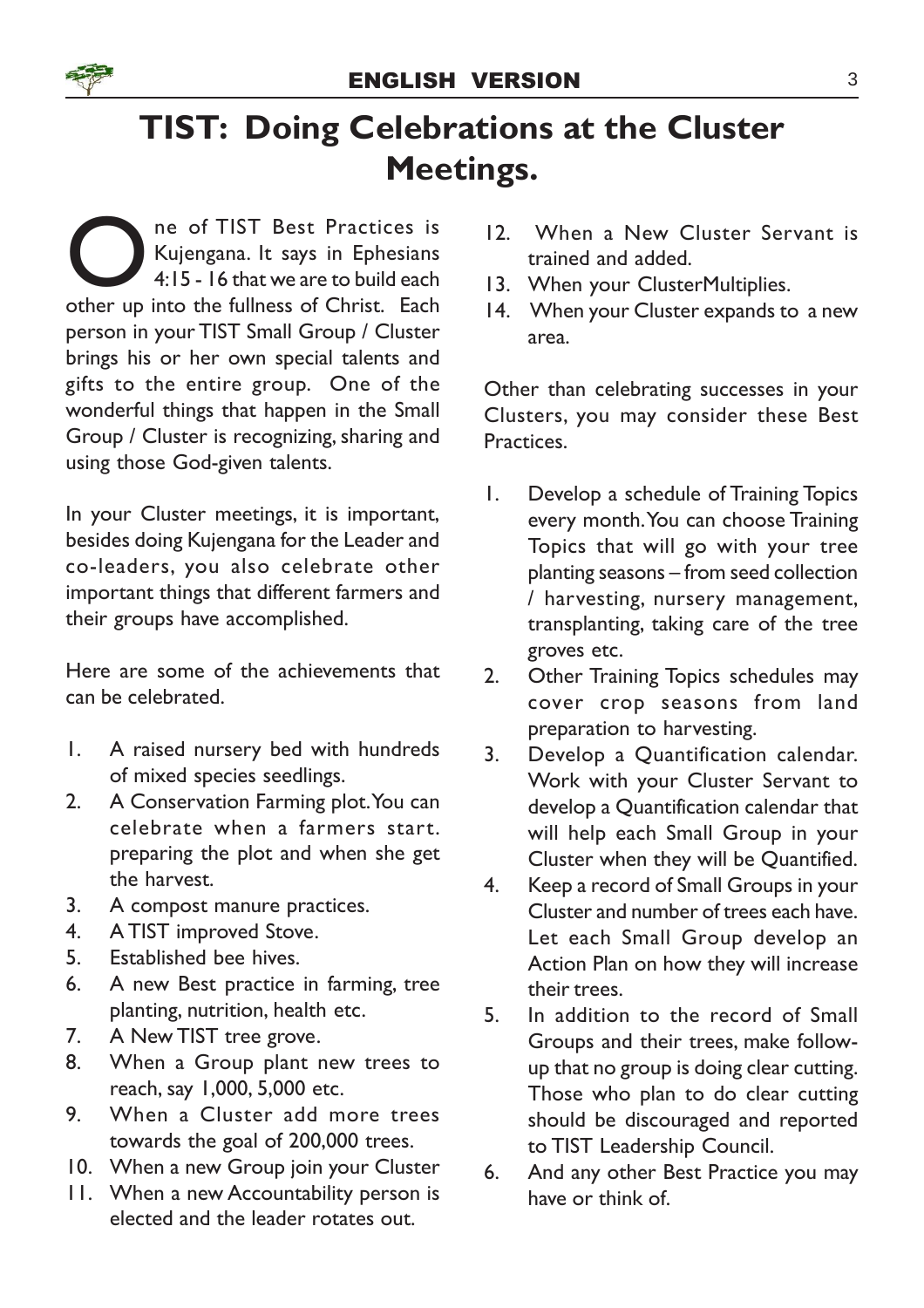

# Small Group Best Practices: Action Steps and Action Planning.

IST groups do a lot of practical<br>activities: Planting trees and<br>improving agricultural techniques.<br>When there is a lot of work to be done, it IST groups do a lot of practical activities: Planting trees and improving agricultural techniques. is good to create **action steps.** Each group member should tell the group what they are going to achieve that week. We are going to teach you and your Small Group how to do action planning. Please share this with other members of your Small Group during your meeting.

An action step is something that is:

- Specific.
- Observable (a fly on the wall can see you do it!)
- Measurable.
- Has a beginning and an end.
- Make sure your action step is realistic and that you can achieve it!

For example, saying 'I will plant trees' is not an action step because it is too general. 'I will work on three mornings this week to transplant 75 seedlings into our new grove' is an action step because it is specific (transplant 75 seedlings), observable (people can see you do it), measurable (75 seedlings, 3 mornings) and has a beginning and an end (at the end of three days you can see the results).

When your group meets again, allow ten minutes near the end of the small group meeting for each person to report on his or her action step. Each person quickly:

- (1) Tells the group what their action step was for the past week.
- (2) States what they actually did.
- (3) States what action step they will take for the following week.

If the person succeeded in his or her action step, the group celebrates the success.

If, as often happens to start with, the group member met only part of his goal, the group encourages him / her and does not criticize or blame. When people are able to freely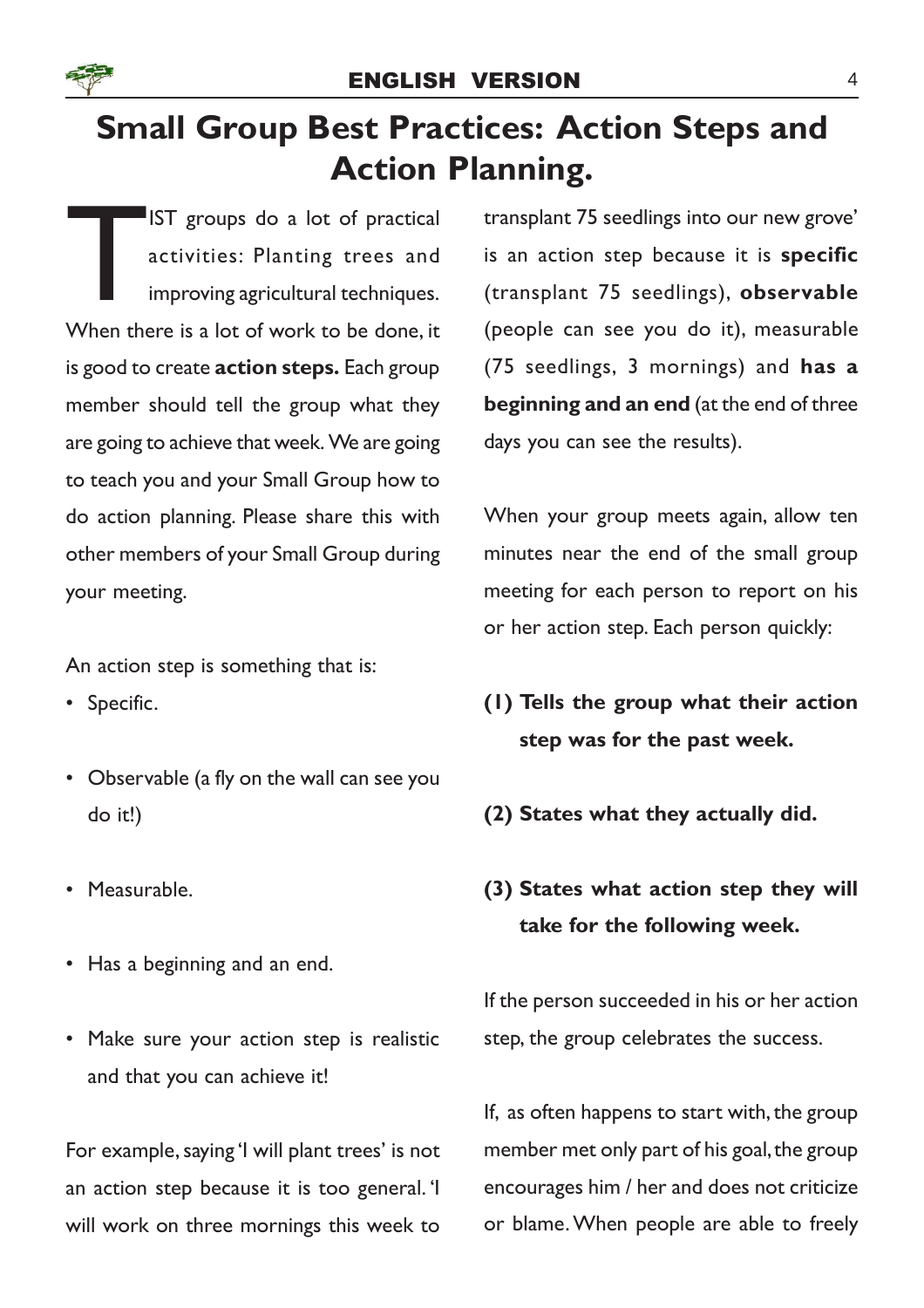## ENGLISH VERSION 5

share their successes and failures they will be encouraged to do better each week. Encourage your Small Group members to think of possible action steps. Make sure each is specific, measurable and realistic! Share and celebrate the action steps that your Small Group has accomplished.

#### Action Steps for Action Planning.

A similar method can be used when planning. Here an example is given in brackets. When your group is planning what to do, make sure your plans are:

Specific (Our TIST Small Group will plant 1000 trees at the local hospital by November 30).

Measurable (How many? - 1000 trees will be planted).

Achievable/Realistic (Our TIST Small Group can plant 1000 trees in 5wks – 100 trees per Tuesday and Thursday, 10 trees per person/per day).

Time-bound (Has a beginning and an end - we will plant the trees between October 15 to November 30).

**Observable** (A fly on the wall can see us planting).

This is the guide and test of your action steps for your plan and helps you be specific:

- 1) What (Planting  $1000$  trees).
- 2) Who (TIST Small Group members by name).
- 3) When (October 15 November 30).
- 4) **Where** (At the hospital).
- 5) How (We meet every Tuesday and Thursday afternoon after the heat of the day and dig holes, then plant the trees).
- 6) Why (To improve the area around the hospital, have more shade for patients and visitors, people can sit under trees and the shade will make the hospital cooler)

Now, try to practice action planning in your next Small Group meeting.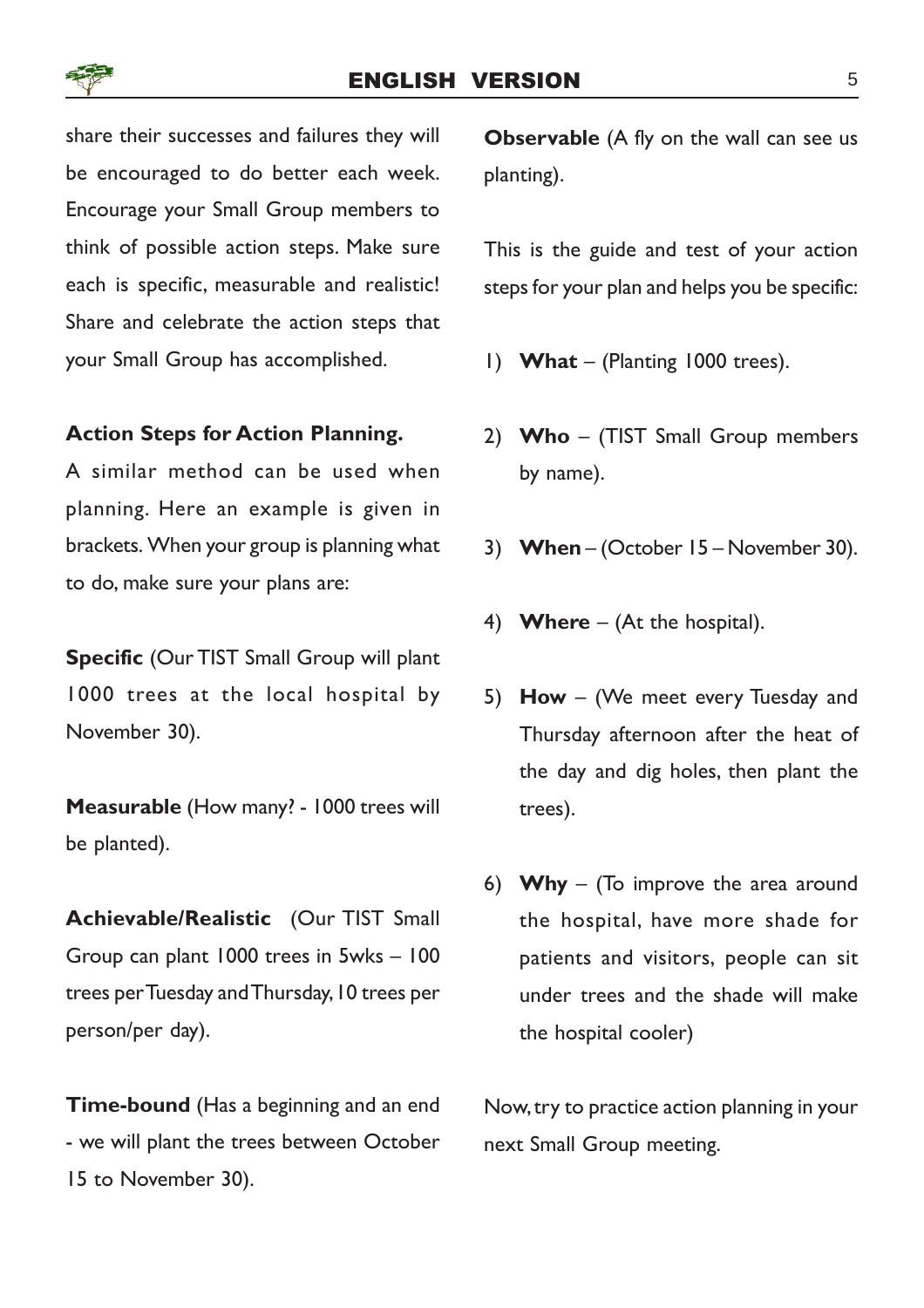

# Conservation Farming: Time to prepare your shamba.

**THERE IST Small Group members who have practiced CF have testified it produces a greater harvest more reliably than traditional farming, especially** IST Small Group members who have practiced CF have testified it produces a greater harvest more when the rain is scarce. The holes help catch whatever rainfalls and make it available to the crop. This article will help you understand better how to practice kilimohai. Following these best practices can help you get better yields this coming season.

## Preparing the land

- Prepare your land at least one month before the rains
- Clear your plot of weeds and bushes, but do not plough
- Prepare your holes oblong (rectangle) shape. They should each be 15 cm wide, 35 cm long and 15 cm deep. Space holes at least 75 cm apart.
- Take some manure or compost manure and good topsoil and mix it together. Fill the hole with the mixture up to five cm below the surface.

## Planting

- $\Box$  When you plant maize seeds (1-2 days before rains start), plant four seeds in the soil across the hole.
- $\Box$  If you are planting sorghum, plant 5-6 seeds at each end of the planting hole, after a good shower of rain.
- $\square$  Cover the seeds with 2.5 cm of the rich soil and manure mixture. After this the soil in the hole should be about 2.5 cm below the surface of the field.
- $\Box$  The space at the top of the hole enables water to get to the plants when the rains come.

 $\Box$  You do not need to use chemical fertilizer on the Conservation Farming plot. Your crops will still do better without chemical fertilizer, if you put enough manure.

## **Weeding**

- $\Box$  Weed around the holes regularly
- ¾ Do not weed the entire plot completely. Outside the holes, plants can cover the soil, keeping it cooler and keeping it from eroding in rain and wind. Just weed in and near the holes. Use a panga to clear weeds between the lines or spaces from one hole to the other. Weed frequently to keep weeds from going to seed and spreading in the holes.
- $\Box$  Leave the weed residue in the plot to rot. This will help add soil fertility.

## Post harvest practices

- $\Box$  Do not burn off the remains on the plot. Leave the residue on the ground so that they make the soil more fertile. Crop remainders can also be used for compost manure.
- $\Box$  Do not graze cattle in the plot.

We will be glad to celebrate your successful harvest and learn from best practices in your area through this newsletter as well during your cluster meeting. Take pictures as you prepare the holes, and then every two weeks take a picture of your CF as it grows. Send all of the pictures to us. Start working now!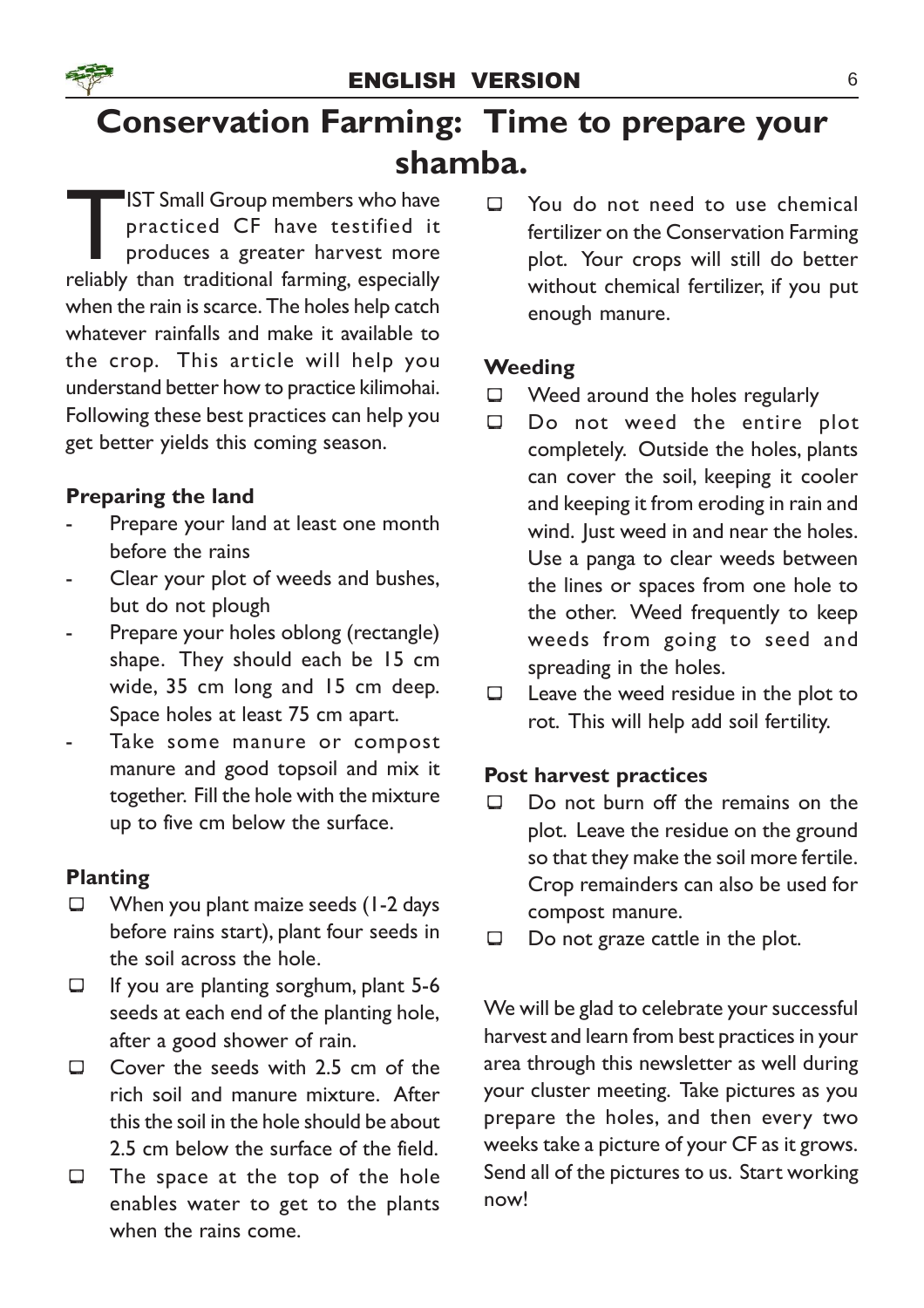Newsletter February 2022

*Not for sale*

Mazingira Bora

# The International Small Group & Tree Planting Program

**www .tist.org**

# Kimeru Version

TIST is an innovative, time tested, afforestation program led by the participants.



Watumishi wa Nguzo wa TIST Kenya wakati wa semina ya hivi majuzi. Sasa tuna zaidi ya Watumishi 90 wa Nguzo. TIST inakua!

 $\boldsymbol{I}$ nside:  $\,$  TIST: Gwita ngugi ya clasta gukinyira. Page 2

TIST: Gukunguira Kiri micemanio ya Clasta. Page 3

Mitire iria miega buru ya ikundi bibinini: Matagaria na kubangira matagaria. Page 4

Ni igita ria kuthuranira munda jwaku niuntu bwa urimi bubwega. Page 6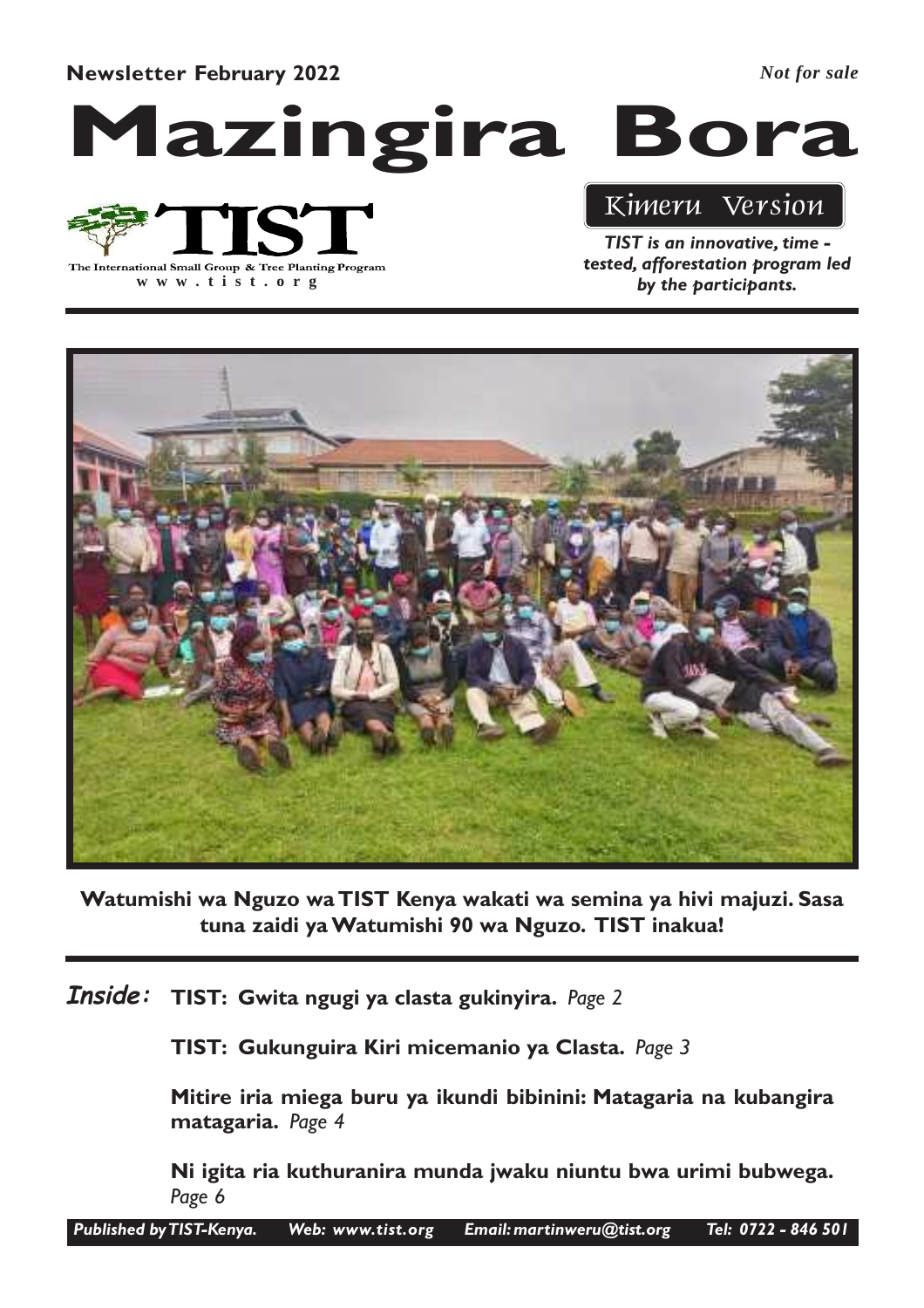# TIST: Gwita ngugi ya clasta gukinyira.

Weri jwa Januari,<br>
nikwathondekirwe gikundi gia<br>
gutigiira atari ba miti ni<br>
bagutetheka kiri ngugi baumbe gukinyira weri jwa Januari, nikwathondekirwe gikundi gia gutigiira atari ba miti ni 100% kiri o clasta. Gwa nkuruki ya biumia biiri bikurukite,gikundi giki ni giacemanirie, kiathikaniria mathuganio ja mathongi na kiathondeka jangi. Nitukwenda gukumenyithia mathuganio jaja.

Mworonto jwetu ni gutigiira clasta jionthe mwaka uju wa 2022 ni iritiri ngugi 100%. Kuuga 100% ti Kiri utari miti aki; ni amwe na ngugi cionthe ciitagwa ni atari miti amwe na arimi. 100% Ni kuuga:

- Rugano rua munda na gutarirwa miti Ni kuthithikite nikenda arimi boomba kwona mbeca cia baita.
- Kuthithia nasari jiukiritue.
- Gutigiira arimi nibakwona mbeca jia o mwaka na cia baita.
- Kuthithia urimi bubwega(CF).
- Gwaka mariko ja mega ja kuruga na jakumenyeera nku.
- Ikundi injeri Ni ikuthungira ndeene ya TIST.
- Micemanio ya o mweri ya Clasta ni igwita mbere.

Gukinyira mworonto uju, gikundi giki Kiri na iromba ria kwambiria na region iri njira ya kugeria witi ngugi. Kiri region iji, atari ba miti kuuma o region bagaitaga ngugi amwe Kiri kurikia ngugi ndeene ya Clasta ciao, kuthomithia Atari miti bangi, na bacoke batege clasta iria ititariri miti ikinyira 100%. Ngugi yao igatuma clasta ikinyira 100%. Ngugi iji ikombika niuntu:-

- 1. Gwita ngugi amwe na mutari wa ntuura, atongeria, athomithania na accountability person kuthithia mutaratara wa utari miti nikenda o gikundi gikoomba kumenyaga riria kigatarirwa miti.
- 2. Atari miti ba beeru kuuma kiri clasta kana kuuma Kiri gikundi gia atongeria bakambiria kuthoma kuuma kiri Learning Center. Bakoomba gukinyira Learning center na thimu iria akaninkanirua kiri clasta ya kuthoma.
- 3. Atari miti ba beeru bagaitania ngugi na gikundi gia Atari miti gwa kagita ka mieri i mingi gutigiira bakoomba ngugi bweega.

Turi na mwirigiro ati gikundi giki gia atari miti bageta regions nkurani kuria kuri na ubatu nikenda Clasta ikinyira 100% na arimi bagwata baita na tuumba kuthomithia atari bangi ba miti gutetheeria ngugi iji ya bata.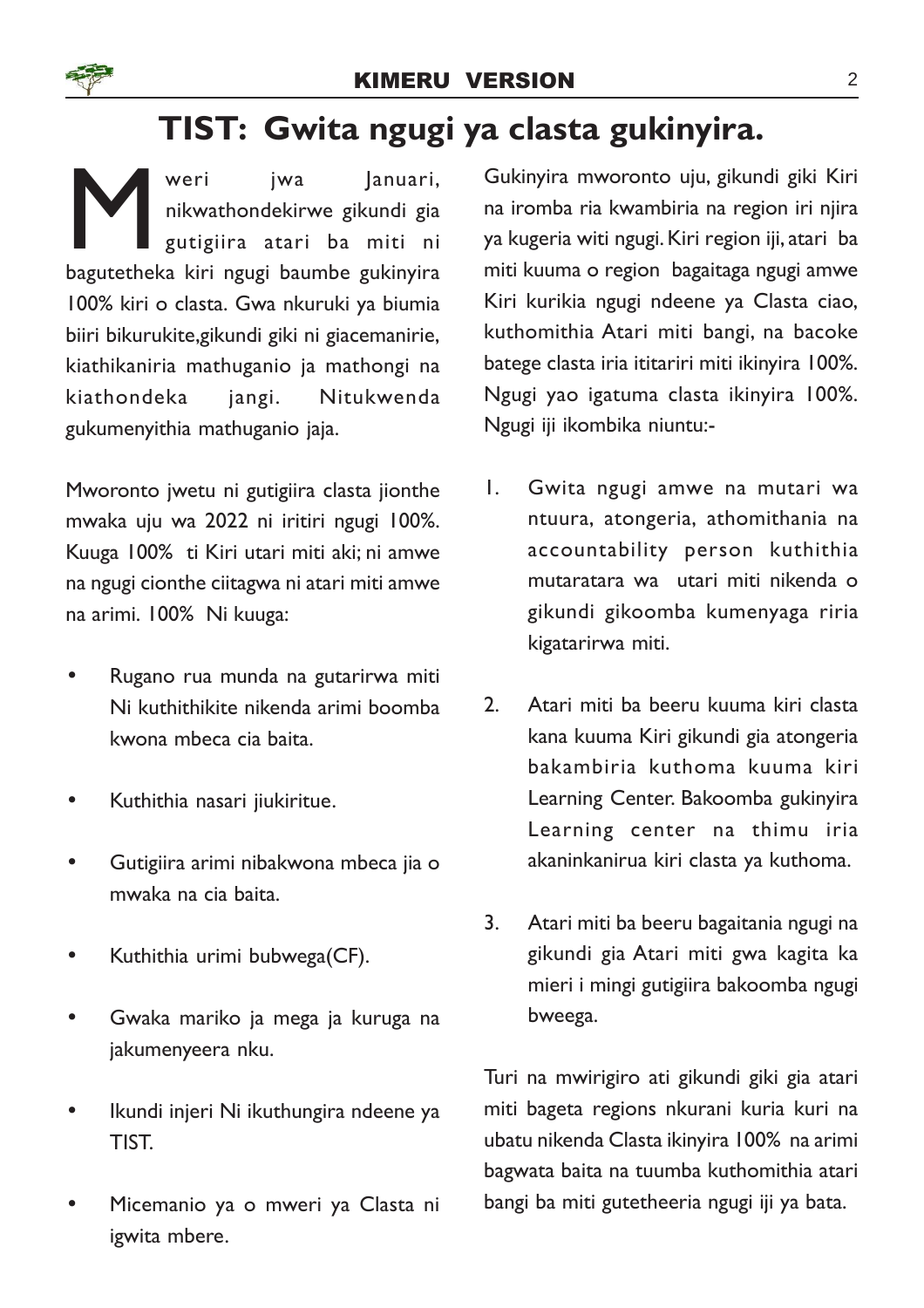# TIST: Gukunguira Kiri micemanio ya Clasta.

Jira imwe ya bata kiri TIST ni<br>kujengana. Ndeene ya mbuku ya<br>murungu Ephesians 4:15-16<br>yugaga nonkinya tugaaka muntu na ungi thiini jira imwe ya bata kiri TIST ni kujengana. Ndeene ya mbuku ya murungu Ephesians 4:15-16 wa Christo. O muntu Kiri gakundi kenu kanini kana Clasta ari na talanda na kiheo kia mwanya. Untu buria bunene muno na bwa mwanya ni gutigiira gakundi kana Clasta nikuona iheo iji na igaitumira .

Kiri micemanio yenu ya Clasta, kuri na gitumi amwe na kujengana gwa atongeria, gukenera mantu jangi ja mwanya jaria arimi nkurani na ikundi bathithitie.

Jaja Ni jamwe ja maria buumba gukenera:-

- 1. Nasari yukiritue iri na miti mithemba magana.
- 2. Muunda jwa CF. No bukeneere murimi athithia na aketha maketha jawe.
- 3. Njira jia kuthithia mboleo.
- 4. Kiriko ki thongi gia TIST.
- 5. Miatu ya njuki.
- 6. Njira i njeru ya urimi, uandi miti,miriire, ugima bwa mwiri na jangi.
- 7. Muunda ju mwwru jwa miti jwa TIST.
- 8. Riria gakundi kaanda miti i mieru ja 1000,5000 gwita mbere.
- 9. Riria clasta ya aanda miiti imweru gukinyira 200,000.
- 10. Riria gakundi ga keeru kathongira ndeene ya Clasta.
- 11. Riria accountability person athurua u mweru na mutongeria nawe akauma utongeriene.
- 12. Riria Mutari miti ungi athomithua ngugi na ongerua ngugine.
- 13. Riria clasta yagia na ingi.
- 14. Riria clasta yatamba guntu gu kweru.

Amwe na gukenera mantu ja bata kiri Clasta, Ririkana mantu jaja ja bata:

- 1. Thondeka mutaratara wa ithomo o mweri. Nobuthuure ithomo iria igwitania na magita ja kuanda mitikwithirania mbeu, kuthithia nasari, gwita kuanda miti miundene na umenyeri.
- 2. Mitaratara ya ithomo ingi ja kuanda imera jia gukunikira muunda, kuuma kuanda mwanka guketha.
- 3. Thondeka mutaratara wa gutarirwa miti.Ritania ngugi na Mutari miti kubanga mutaratara wa utari aria o murimi akoomba kumenya ni ri agatarirwa miti.
- 4. Ika record ya ikundi na miti ya o gikundi ndeene ya Clasta. Tiiga gikundi gikubanga buria bakongeera miti.
- 5. Amwe na record ya ikundi na miti tiigira niukuthingatiira ikundi itigutema miti Baria bari na mubango wa gutema miti nibwega bakanue na ripoti iji kinyire TIST Leadership council.
- 6. Amwe na njira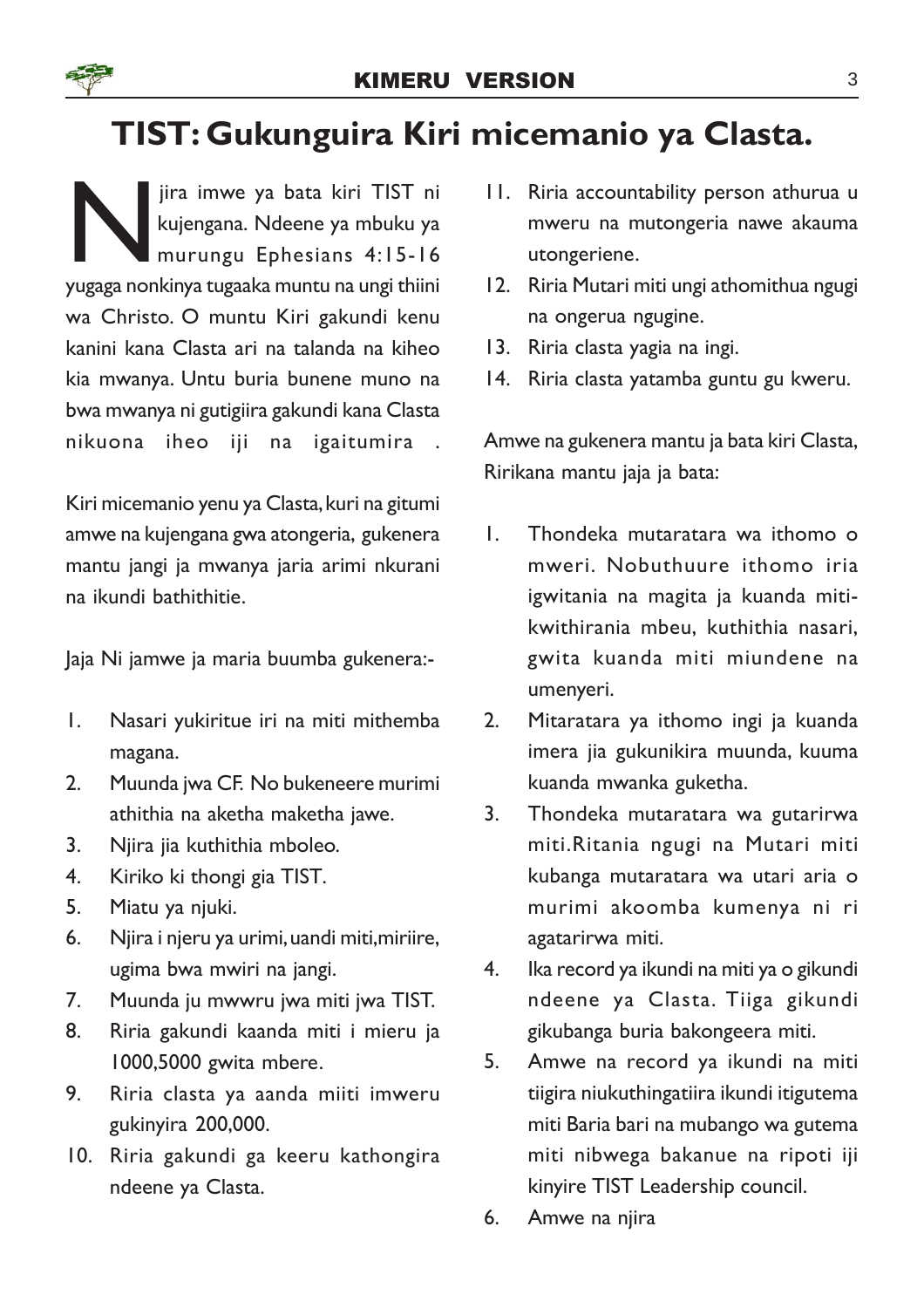

# Mitire iria miega buru ya ikundi bibinini: Matagaria na kubangira matagaria.

kundi bia TIST nibiritaga ngugi inyingi iria<br>cionekaga: kuanda miti na kuthongomia<br>njira cia kurima. Riria kurina ngugi inyingi<br>cia kugita, nibwega kubangira matagaria. O kundi bia TIST nibiritaga ngugi inyingi iria cionekaga: kuanda miti na kuthongomia njira cia kurima. Riria kurina ngugi inyingi mumemba wa gikundi nabati kwira gikundi nimbi bakomba gukinyira kiumia kiu. Tukaburitana na kuritana gikundi giaku uria matagaria jabangagirwa. Itu gaana bubu na amemba bangi ba gikundi giaku igitene ria mucemanio jwenu.

Itagaria ni gintu kiri:

- § Gikwirungamira kiongwa.
- § Gikwonekana (ngi iri ruthingone yomba gukwona ukithithia!).
- § Gikuthimika.
- § Kirina mwambirio na muthia.
- § Menyeera ati itagaria riaku rikombika na rikathithika!

Mung'uanano, kuuga 'Nkaanda miti' ti itagaria niuntu giki ni gintu gikiarie. 'Nkarita ngugi mithenya ithatu kiumia giki kuthamiria miti ya kuanda mirongo mugwanja na itano muundene jwetu jumweru' ni itagaria niuntu

ni gintu gikwirungamira (kuthamia miti mirongo mugwanja na itano), gikwoneka (antu bagakwona ukithithia uju), gikuthimika(miti mirongo mugwanja na itano, mithenya ithatu) na kirina mwambirio na muthia (nyuma ya ntuku ithatu ukoona maciara).

Riria gikundi giaku gigatirimana kairi, ejana dagika ikumi muthiene jwa mucemanio jwa gikundi gikinini nikenda o muntu wonthe aejana ripoti ya itagaria riawe. O muntu wonthe nampwi:

- (1) Eere gikundi itagaria riawe ria kiumia kiu kithiri.
- (2) Akauga nimbi yongwa athithirie.

## (3) Akauga itagaria riawe ria kiumia kiu kithingatite.

Kethira muntu uju noombanire kiri itagaria riawe, gikundi nikigwiranagirua amwe.

Kethira, ja uria jaria maingi kwithagirwa gukari, mumemba wa gikundi nombire kuthithia gicunci kia uria eendaga, gikundi nikimwikagira inya na gitimuthumbagia. Riria antu boomba kugaana batigukirana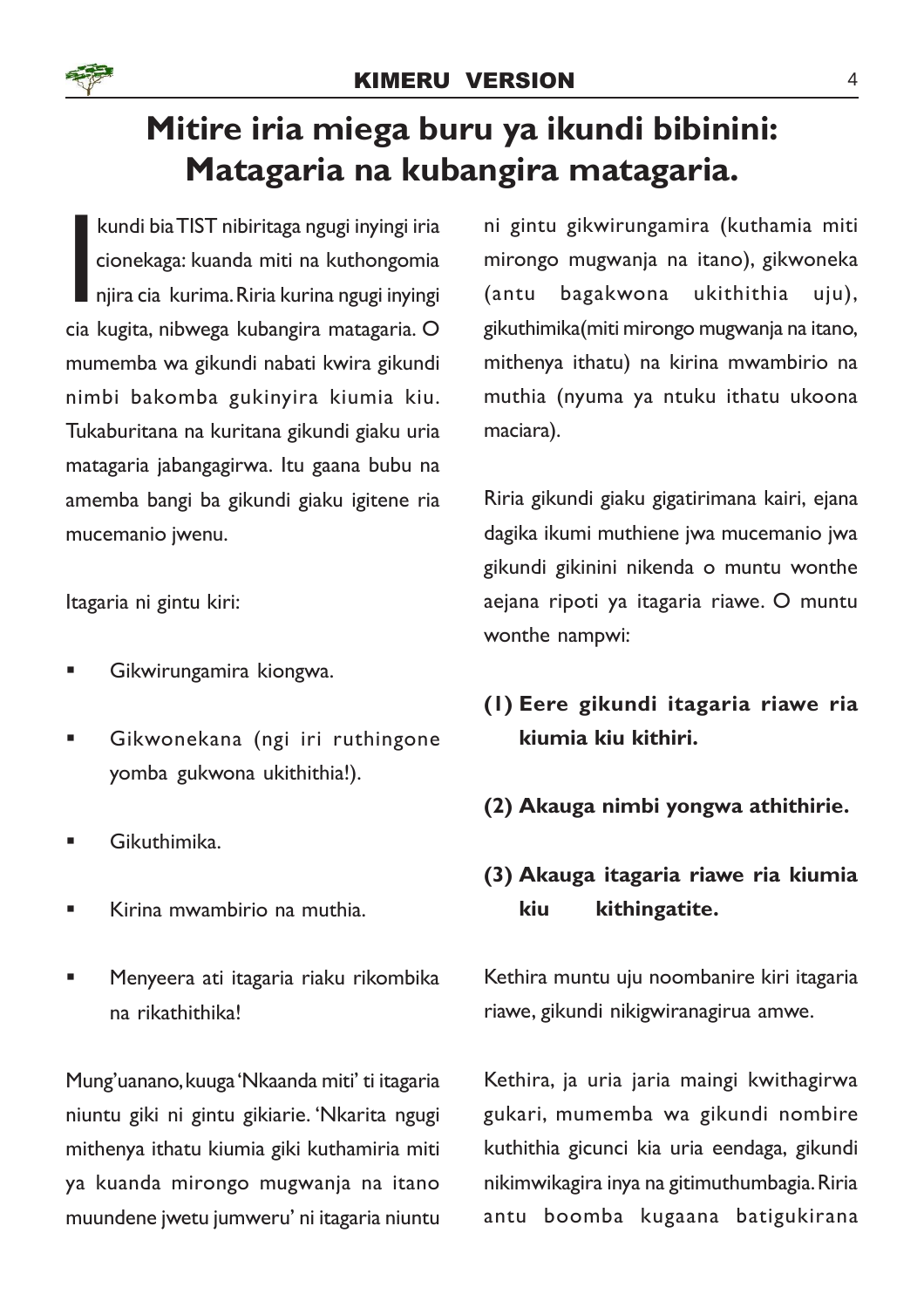kuumbana na kugwa kwao, bagekirwa inyo kuthithia bwega nkuruki o kiumia. Ikira inya amemba ba gikundi giaku kuthuganiria matagaria jaria boomba kujukia. Menyeera ati o itagaria nirikwirungamira, ni rikuthimika na rikoombika! Gaana na bugwirirue matagaria jaria gikundi kienu gikinini kijukitie.

## Matagaria riria bukubangira mantu jaria bukathithia

Njira ikwenda gukara uju no itumirwe kubangira. Aja mung'uanano nijuejani. Riria gikundi giaku gikubangira jaria gikathithia, menyeera ati mibango yenu iri:

## Specific- Yakuirungamira yongwa

(Gikundi gikinini gietu gia TIST gikaanda miti ngiri cibitari iria iri akui igikinya mweri jwa ikumi na jumwe tariki mirongo ithatu)

Measurable- Ikuthimika (Ing'ana? – Miti ngiri ikaandwa)

## Achievable/Realistic- Igakinyirika

(Gikundi gikinini gietu gia TIST kiomba kuanda miti ngiri ndene ya biumia bitanomiti igana o Jumanne na Alhamisi, miti ikumi o muntu o ntuku)

Time-bound- Ithimiri mathaa (Burina mwambirio na muthia – tukaanda miti gati gati ka Mweri jwa ikumi tariki ikumi na ithano na mweri jwa ikumi na jumwe tariki mirongo ithatu)

Observable-Ikooneka (Ngi iri ruthingone igatwona tukianda) SMARTO!

Jaja nijo ubati kuthingata kiri kuthithia matagaria ja mubango jwenu nijagutethagia kuuga jaria jongwa bukwenda jairungamirite:

- 1) Nimbi– (Kuanda miti ngiri imwe).
- 2) Nuu (Amemba ba gikundi gikinini giia TIST).
- 3) Rii (October 15 November 30).
- 4) **Naa** (Cibitari).
- 5) Atia (Tugatirimana o jumanne na jumatano ugoro mwanki jwa ntuku jwathira na kwinja marinya, riu tuande miti).
- 6) Niki– (Kuthongomia aria kuthiurukite cibitari, kugia irundu bia aajii na ageni bibingi nkuruki, antu no bakare rungu rwa miti na kirundu gigatuma cibitari igie gapio)

Nandi, gerieni bubangire matagaria jenu ndene ya mucemanio jou jungi jwa gikundi gikinini.

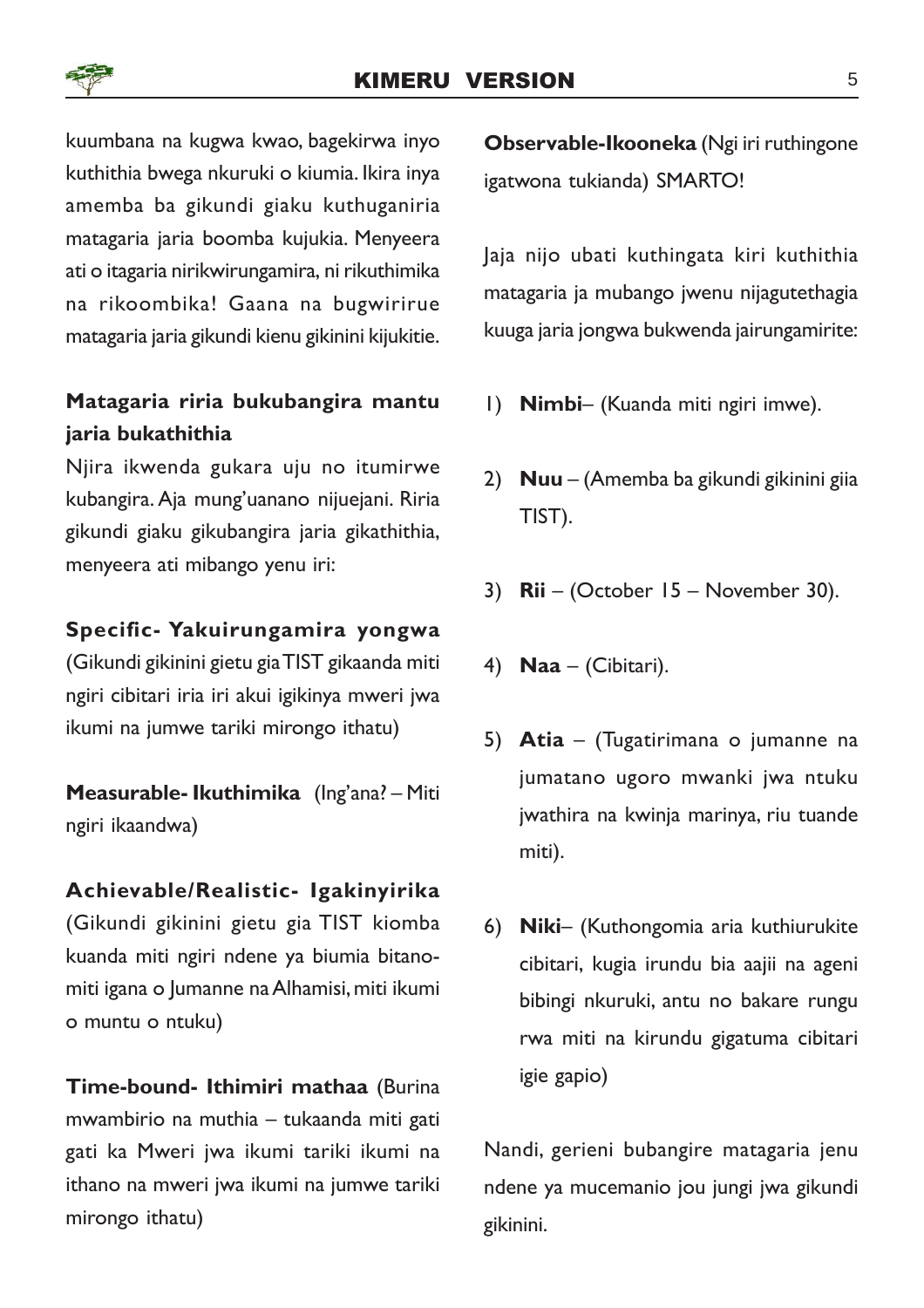

# Ni igita ria kuthuranira munda jwaku niuntu bwa urimi bubwega.

memba ba ikunbi bibinini bia TIST baria<br>bageretie kurima na urimi bubwega<br>nibaritite ukuji ati nibuciaraga iciara ririnene<br>na riumba gweterwa guti na uguaa kiri urimi bwa memba ba ikunbi bibinini bia TIST baria bageretie kurima na urimi bubwega  $\blacktriangle$ nibaritite ukuji ati nibuciaraga iciara ririnene kawaida, mono mono ririangai itikung'ana.

Marinya nijatethagia kugwatia ngai iria ikagua na gutuma ruuji ruru rwithirwa rurio kiri kimera. Mantu jaja jagagutethia kwelewa bwega nkuruki uria ubati gutumira njira ya urimi bubwega. Kuthingatira miitire iji iria miega buru gugagutethia kwona iketha ririega nkuruki mbura iji ijite.

## Kuthuranira muunda

Thuranira munda jwaku no mweri jumwe kabele ka mbura.

- Rita maria na ithaka muundene jwaku. Ukarima.
- Thuranira marinya jaku. Nijabati kwithirwa jari na warie bwa sentimeta ikumi na ithano, uraja bwa sentimeta mirongo ithatu na ithano na kwinama sentimeta ikumi na ithano. Taarania marinya jaku na sentimeta mirongo mugwanja na ithano kana nkuruki.
- Jukia mboleo inkai na muthetu jumwega jwa iguru na uunganie. Ujuria kirinya na muunganio juju mwanka gikinye sentimeta ithano nthiguru ya nthiguru itirimi.

#### Kuanda

- $\Box$  Waanda mbeu cia mpempe (ntuku imwe gwita ijiri mbele ya mbura kwambiria), anda mpindi inya kiri muthetu kugitania kirinya.
- $\Box$  Kethira ni ugimbi ukuanda, anda mpindi ithano gwita ithanthatu o muthiene jwa o kirinya gia kuanda nyuma ya mbura injega mma yaura.
- $\Box$  Kunikira mbeu na sentimeta 2.5 cia muunganio juria jwa muthetu jumunoru na mboleo. Nyuma ya kwongera muunganio juju kirinya

kibai kwithirwa kiri senimeta 2.5 nthiguru ya naria nthiguru itirimi.

- $\Box$  Kanya karia gagutigwa kirinyene iguru nigatethagia ruuji gukinyira imera riria mbura iijaga.
- $\Box$  Gutina aja ya gutumira fertilizer cia kuguura kiri muunda jwaurimi jumwega. Imera biaku bikathithia bwega kinya warega gutumira fertilizer, wekira mboleo ing'ani.

## Gukuurira iria

- $\Box$  Kuurira iria akui na irinya o igita o igita.
- $\Box$  Ugakurira munda junthe iria rionthe. Oome ya marinya, imera nobikunikire muthetu, bikajuika jurina gapio na bigatuma jutakamatwe ni mbura kana ruugo. Kuurira iria aki marinyene na akui na marinya. Tuumira kibanga gukurira iria gati gati kalaini kana itigatinekuuma kirinya gwita kingi. Kurira iria o igita o igita nikenda maria jatiraciare mbeu na jatamba marinyene.
- $\Box$  Tiga matigari jam aria muundene kenda joorera ku. Bubu bugatethia kuongera unoru bwa muthetu. aria ubati kuthithia warikia guketha
- ¾ Ukaithia matigari ja muunda. Jatige nthiguru nikenda jomba gutuma muthetu junora nkuruki. Matigari ja imera no jatumirwe kinya kuthithia mboleo.
- $\Box$  Ukarithia ndithia muundene. Itu rikana, tukagwirua mono gukeneera iketha riaku ririnene na kuthoma kuumania na miitire imiega buru ntuurene yaku gukurukira gazeti iji amwe na igitene ria mucemanio jwaku jwa cluster.

Ambiria kurita ngugi thaa iji!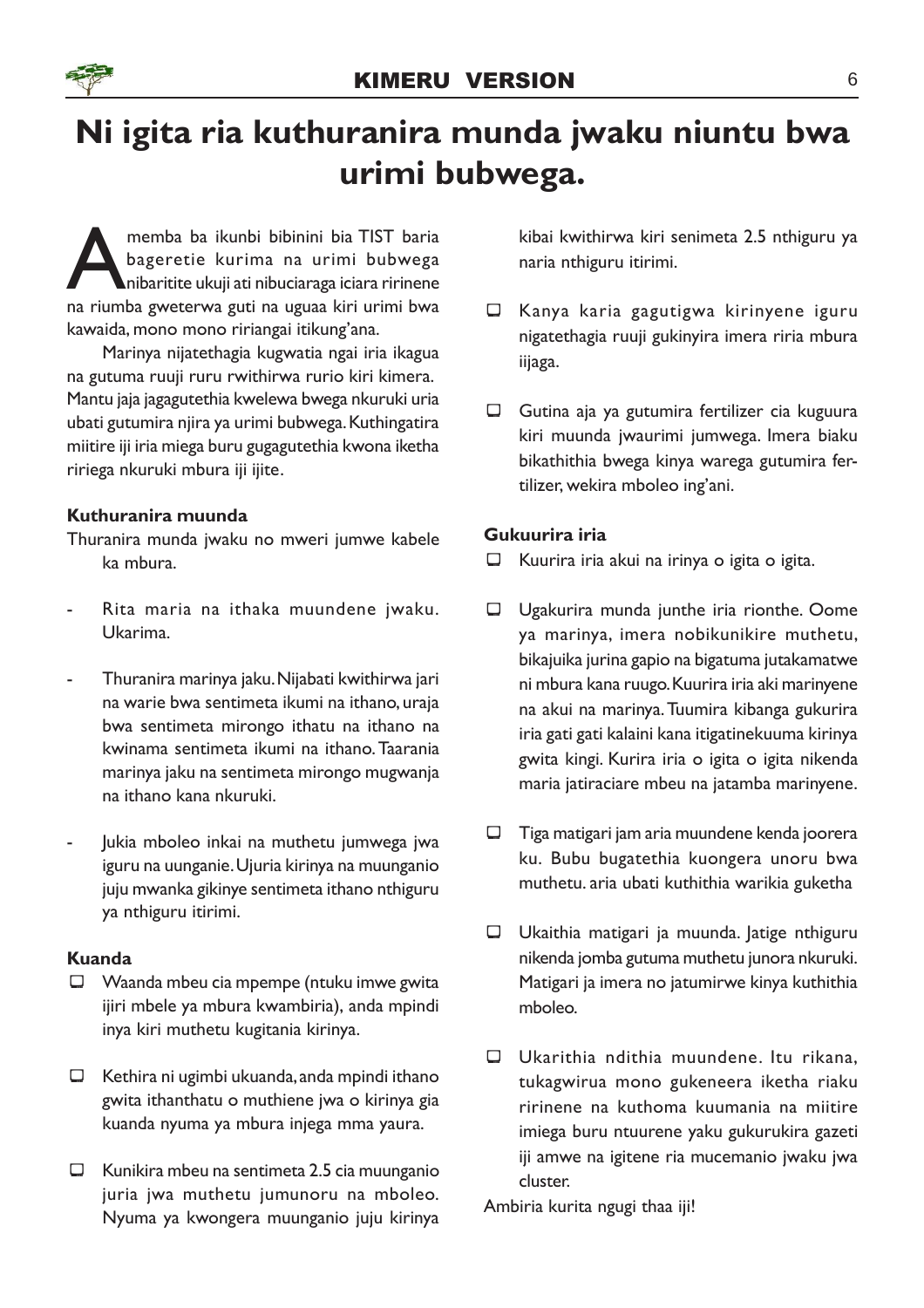Newsletter February 2022

*Not for sale*

Mazingira Bora

The International Small Group & Tree Planting Program

**www .tist.org**

## Kikuyu Version

TIST is an innovative, time tested, afforestation program led by the participants.



Aruti wira a ikundi nini cia TIST Kenya mari serminar. Riu turi na makiria ma aruti wira a Clasta mirongo kenda. TIST ni irakura.

 $\bm{I}$ nside:  $\bm{\mathsf{T}}$ IST: Kuruta wira 100% kurikiriria Clusta. Page 2

TIST: Gwika cherehe mucemanio-ni wa Clasta. Page 3

Mitaratara miega ya ikundi nini: Makinya ma ciiko na makinya ma mibango. Page 4

Mahinda ma kuhariria mugunda waku niundu wa Kilimo Hai. Page 6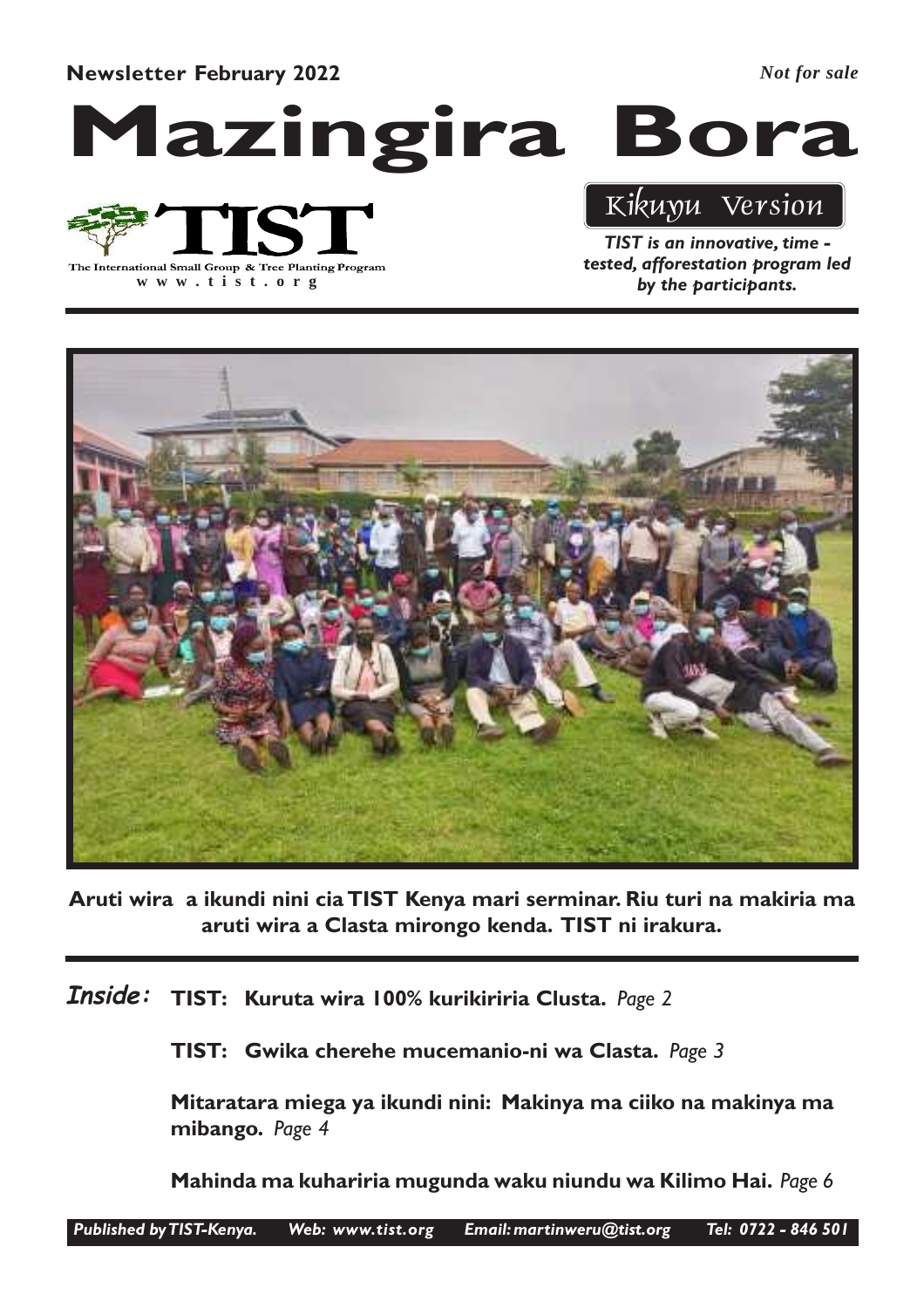# TIST: Kuruta wira 100% kurikiriria Clusta.

kari January, wira mweru wa guthondeka na guteithia wega aruti a wira a Clasta makiruta wira 100% kurikiriria Clasta. Ciumia igiri hituku, uri January, wira mweru wa guthondeka na guteithia wega aruti a wira a Clasta makiruta wira aruti wira aya nimathikaniriirie na guthondeka maundu meru hamwe. Maundu maya meru niturenda kugayana na inyui.

Wendi witu kuri Clastas ciothe gikinyia 100% complition mwaka wa 2022. 100% ti kuga ati no quantification; ni hamwe na maundu mangi maingi maria mareka kuri aruti wira a Clasta na arimi. 100% ni kuga:

- Kuoya data na quantification iria ya ica ikuhi gwikwo kuri arimi na kugia na kugayana faida.
- Kuhariria tuta (nursery beds).
- Gutigirira ikundi nini (Small Groups) niciarihwo marihi mao na kugayana faida.
- Kurima kilimo hai (Conservation Farming).
- Guthondika cookstoves.
- Ikundi njeru cia Small Groups kuingira TIST.
- Guthomitho oro mweri ni kurahanika.

Niguo kuhingia maundu maya, task force irenda kugie na kugeria maundu maya miena na miena. Miena ino Clasta Servants kuma kundu na kundu marute wira hamwe kurikiriria Clasta ya mucii, guthomithia CS applicants, na makuruta wira gukinyia 100% goal. Wira wao niugukinyithia Clastas 100%. Undu uyu ukuhotekeka niundu:

- 1. Kuruta wira hamwe na aruti wira a Ikundi nini,Atongoria,Arutani hamwe na Andu mari na uigiririki guthondeka Quantification Calendar, niguo o gikundi kimenye riria makagia na quantification mwaka wa 2022.
- 2. Andu eru a guthomithio ni ikundi nini kana kuri utongoria wa Clasta ni makugia na githomo kuhitukira kuria kurathomithanirio.
- 3. Andu aria marathomithio marute wira hamwe na aruti wira a ikundi nini handu-ini ha mieri iigana una nigetha matuike aruti wira a ikundi nini agiriru.

Ni turehoka ati ikundi ici cia aruti wira a ikundi ni marathiururuka matura mangi riria kurabatarania niguo TIST Clastas makinyie 100% nigetha arimi magie na kugayana faida, na guthomithia aruti wira a ikundi nini guteithiriria wira uyu mwega.

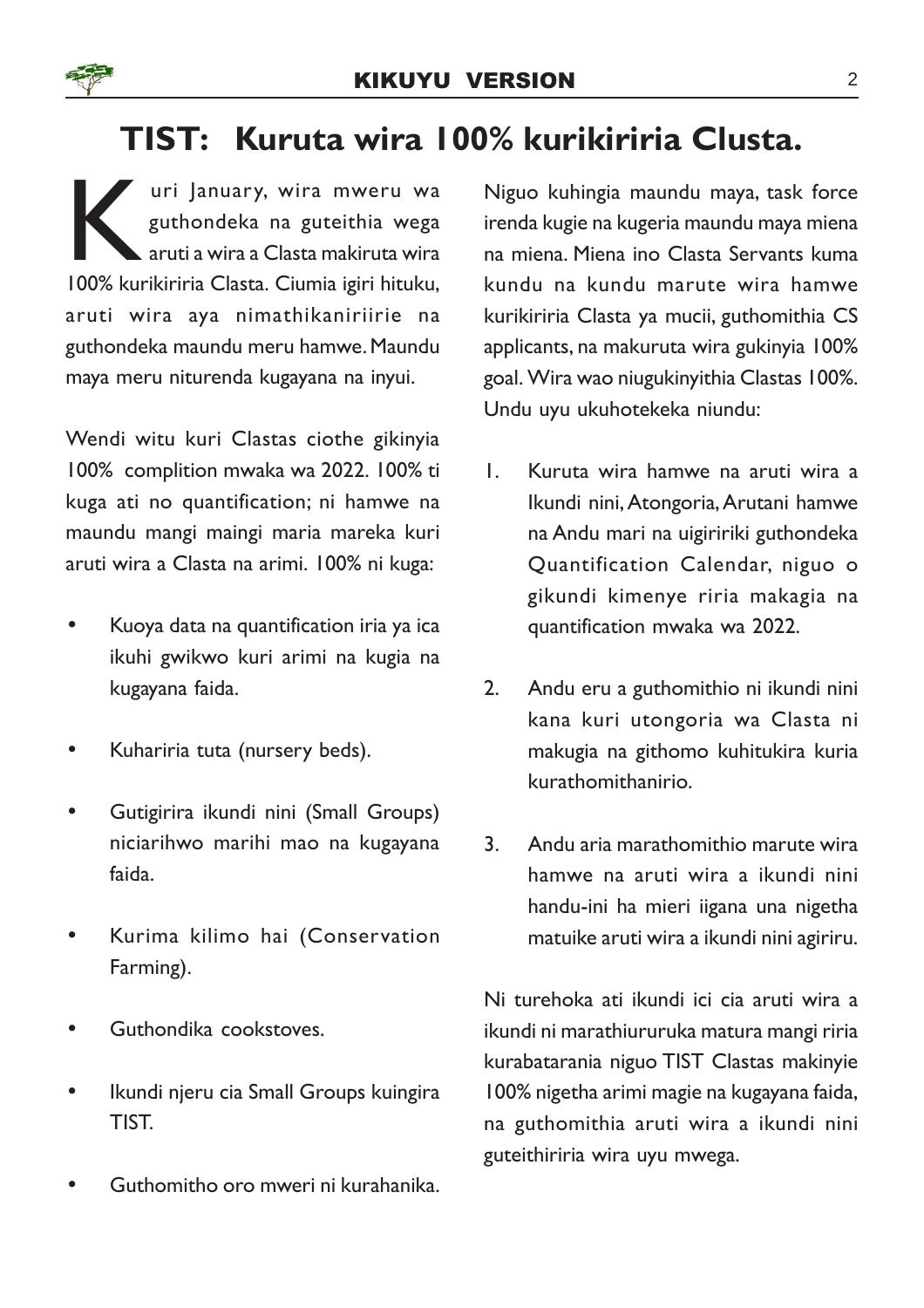# TIST: Gwika cherehe mucemanio-ni wa Clasta.

mwe ya TIST Best Practices ni gwakana.<br>Ibuku ria kirikaniro ria Ephesians 4:15 –<br>I6 irauga nitubatie gwakana umwe na<br>uria ungi thiini wa Yesu Kristo. Mundu oro mwe ya TIST Best Practices ni gwakana. Ibuku ria kirikaniro ria Ephesians 4:15 – 16 irauga nitubatie gwakana umwe na umwe wa gikundi kinini gia TIST / Clasta arehaga taranda na kiheo giake kuri gikundi. Imwe ya maundu mega maria mahanikaga ikundi-ini nini ni gukurana, kugayana na kuhuthira wega taranda iria uhetwo ni Ngai.

Micemanio-ini ya gikundi giaku kinini, ni wega hamwe na gwakana niundu a atongoria na atongoria anyitiriri, niugukenenera maundu mangi maingi mega maria arimi na ikundi magite namo.

Maya ni maundu mamwe maria magite namo na gukenerera.

- 1. Tuta njoe iguru iri na magana ma mimera mitukanu.
- 2. Kieya gia Conservation Farming. No ukenerere riria murimi ambiriria guthondeka kieya na kugia na maciaro.
- 3. Thumu
- 4. Thitofu hariririe cia TIST.
- 5. Githondeka miatu ya Njuki.
- 6. Mehariria meru hari urimi, uhandi wa miti, mirire miega, ugima wa mwiri etc.
- 7. Utungata mweru wa TIST tree grove.
- 8. Riria gikundi kiahanda miti gukinya 1,000, 5,000 guthii na mbere.
- 9. Riria ikundi nini ciongerera miti gukinyia wendi wao wa miti 200,000.
- 10. Riria gikundi kieru kiangira gikundi-ini kianyu.
- 11. Hindi iria mundu mwihokeku athurwo na atongoria guthiururukana.
- 12. Hindi iria aruti wira a Clasta mathomithio na kwongerereka.
- 13. Hindi iria Clasta ciongerereka.
- 14. Riria Clasta yanyu yaneneha na gutherema matura mangi meru.

Hamwe na gukenerera uthii wa na mbere wa Clasta, no uhuthire maundu maya mega.

- 1. Ukuria maundu maria marithomithagio o mweri. No uthure maundu maria marithomithagio kuringana na mahinda maria miti irahandwo – kuma ungania wa mbegu / kugetha, umenyereri wa tuta, ukui, kumenyererera miti na guthie na mbere.
- 2. Maundu mangi ta maguthomithio no makorwo mari ta imera cia irio oro kuma uhaririria wa migunda nginyagia kugetha.
- 3. Thondeka Quantification Calendar. Rutithania wira na aruti wira a Clasta guthondeka Quantification Calendar iria iguteithiriria ikundi nini riria miti yao igatarwo.
- 4. Iga record cia ikundi nini cia Clasta na namba ya miti iria o gikundi gikoragwo nayo. Reke oro gakundi kanini kagie na mubango wa uria makwongerera miti.
- 5. Hamwe na record ya Ikundi nini na miti yao, ni wega kurumirira niguo miti ndigatemwo. Aria marenda gutema miti niwega kumera tiwega na kumachuka kuri utongoria wa TIST.
- 6. Kana maundu mangi maingi maria ungiciriria.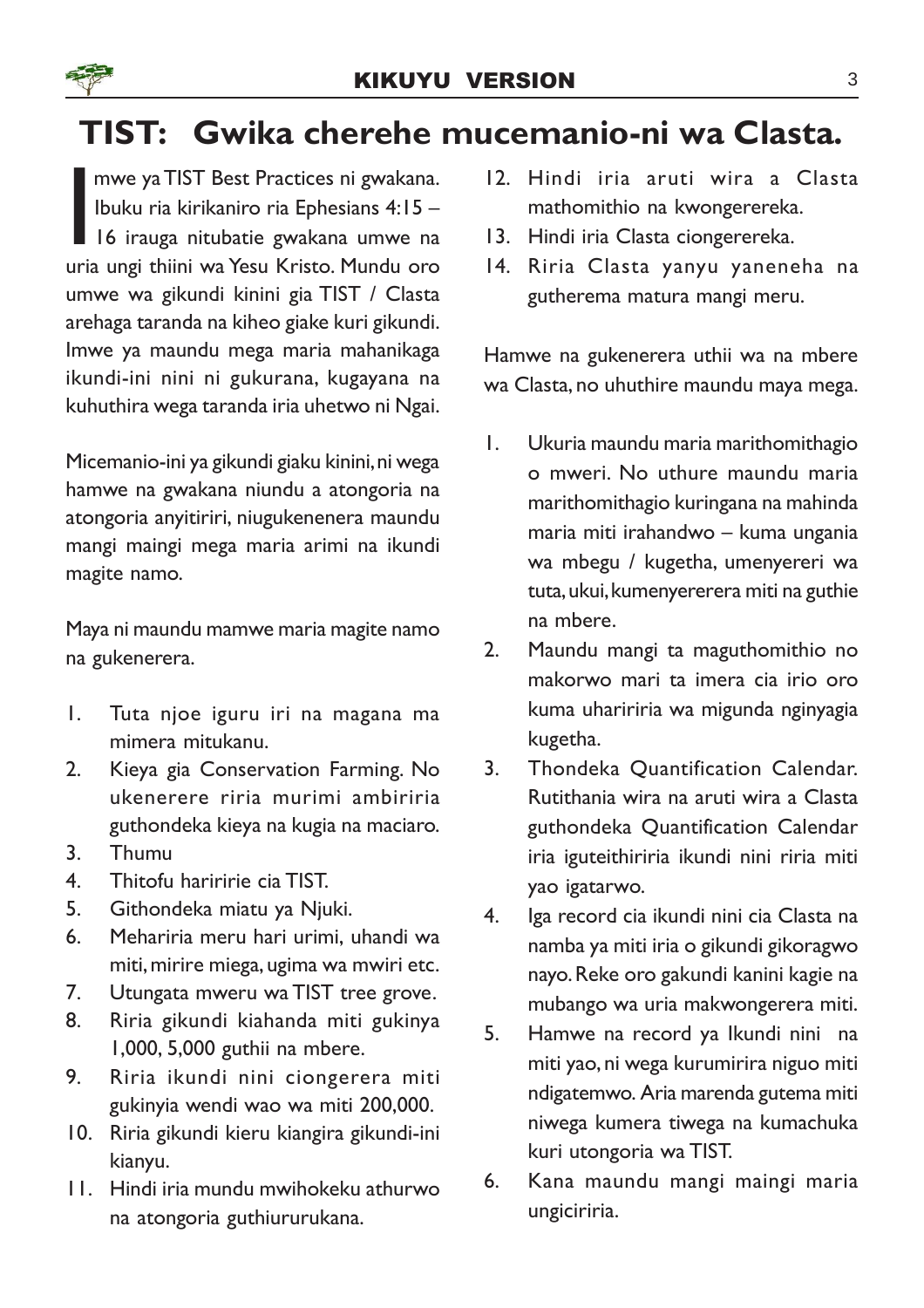

# Mitaratara miega ya ikundi nini: Makinya ma ciiko na makinya ma mibango.

**I**<br>Ikuru kundi cia TIST niciikaga maundu maingi makwoneka: kuhanda miti na kwagirithia urimi. Riria kuri na wira muingi wa kurutwo, niwega guthondeka makinya ma ciiko. O memba wa gikundi niagiriirwo nikwira aria angi uria magiriirwo ni gwika kiumia kiu. Nituguguthomithia ohamwe na gikundi kianyu uria muguthondeka mubango wa ciiko. Menyithia amemba aria angi uhoro uyu mucemanio-ini.

Mubango uyu ni kindu ta giki:

- § Maundu ma bata.
- § Maundu maria maroneka.
- § Maundu maria mangithimika.
- § Maundu maria mari na kiambiriria na muthia.
- § Tigirira makinya maku nomahoteke.

Kwa muhiano, kuga niukuhanda muti ti giiko.

Kuga (giroko ithatu niguhanda miti 75 mugunda-ini) ni giiko tondu undu ucio uri na bata na niurauga kaundu(kuhanda miti 75), niuroneka (andu nimakuona) nouthimike (miti 75, irooko 3) na uri na kiambiriria na muthia (thutha wa matuku 3 niukuona maciaro).

Gikundi giaku giacemania ringi, itikiria ndagika 10 mucemanio ugithira niguo o mundu aheane mubango wake wa ciiko. Omundu naihehnya:

- (1) Ira gikundi mubango wao wa kiumia kihituku.
- (2) Hutia maundu maria mekite.

## (3) Uga mibango iria igukorwo kuo kiumia giukite.

Murimi angihota gukinyaniria mubango wa ciiko aria angi nimagiriirwo ni kumukenerera.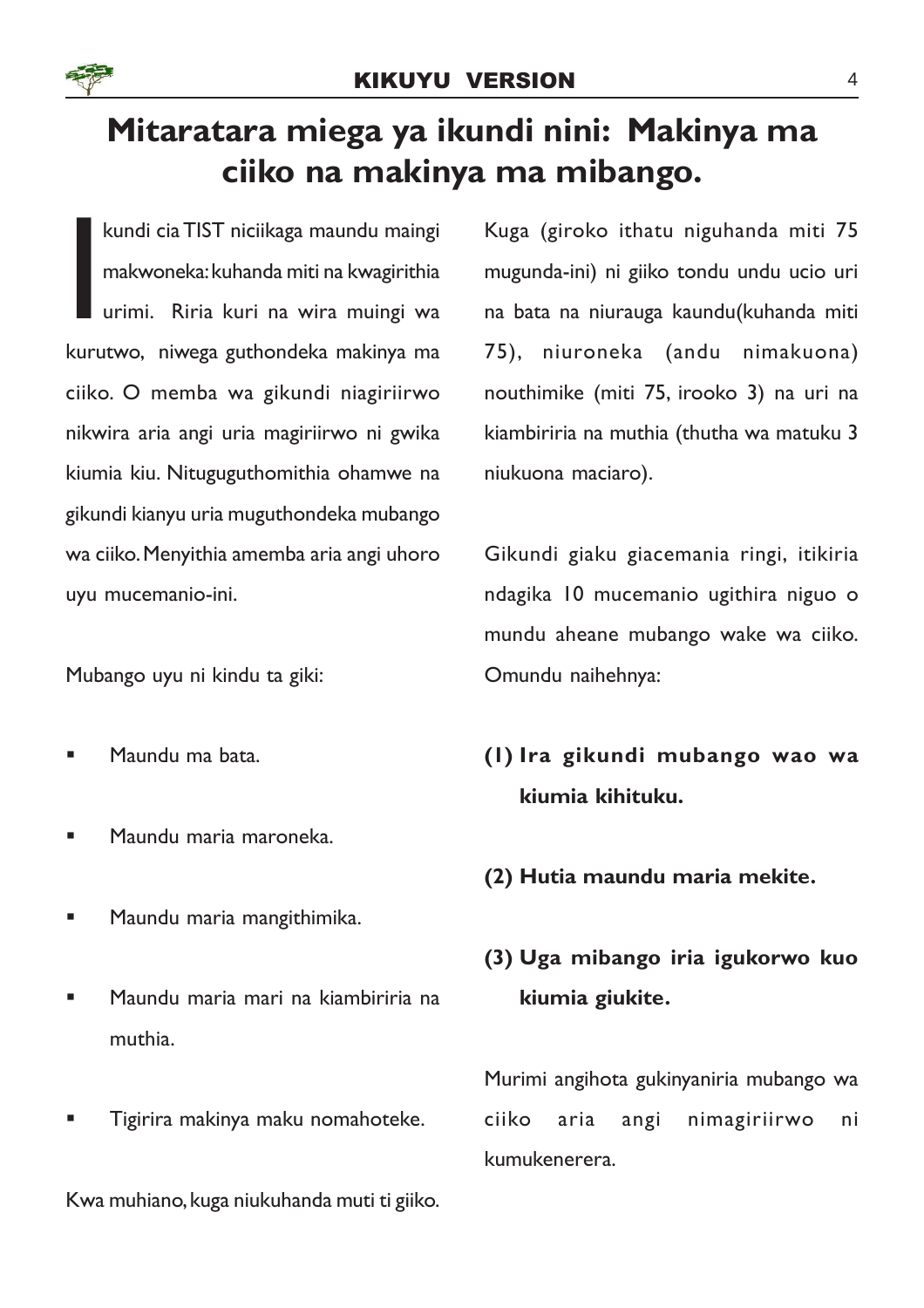Na angikorwo, ta uria maita maingi gukoagwo andu makiambiriria ati mukinyaniirie ciiko imwe, gikundi nikiagiriirwo gwikira murimi hinya na matikamurute mahitia. Riria andu mari na kamweke ga kwiyaria na kuga maria mahotete na maria matanahota nimahotaga kugia na hinya wa guthii na mbere a kiumia. Hinyiriria arimi a gikundi giaku makorwo na mubango wa ciiko ungihoteteka. Tigirira ati mubango ucio niuraririria kindu! Araniriai na muonanie ciiko iria muhotete.

#### Makinya ma mbango wa ciiko.

Njira ihanaine no ihuthirwo riria urehariria. Haha hari na cionereria.

Kwaririria kindu (gikundi gitu kia TIST nigikuhanda miti 1000 thibitari-ini tugikinyiria November 30) mangithimika (Miti iigana? Miti 1000 niyo ikuhandwo)

Ingihoteteka (Gikundi gitu gia TIST nokihande miti 1000 hari ciumia 5 – miti 100 o wakeri na wakana, miti 10 o mundu o muthenya.)

Mahinda (turi na kiambiriria na muthianitukuhanda miti gatagati ka October 15 – November 30)

Ingioneka (nginya ngi niirakwona ukihanda miti) Smarto.

Giki nikigeranio giakuonania kana niurarumirira mubango waku:

- 1. Kii? (Kuhanda miti 1000).
- 2. Uu? (Riitwa ria memba wa TIST).
- 3. O ri? (October  $15 -$  November 30).
- 4. O ku? (Thibiari-ini).
- 5. Atia (tucemanagia o wa-keri na wakana miaraho thutha wa kuruta wira na tukenja marima na tukahanda miti).
- 6. Niki? (niguo kwagirithia thibitari niguo kuhe arwaru handu ha kiiruru)

Niwega kugeria maundu macio mucemanioini wa ikundi cianyu.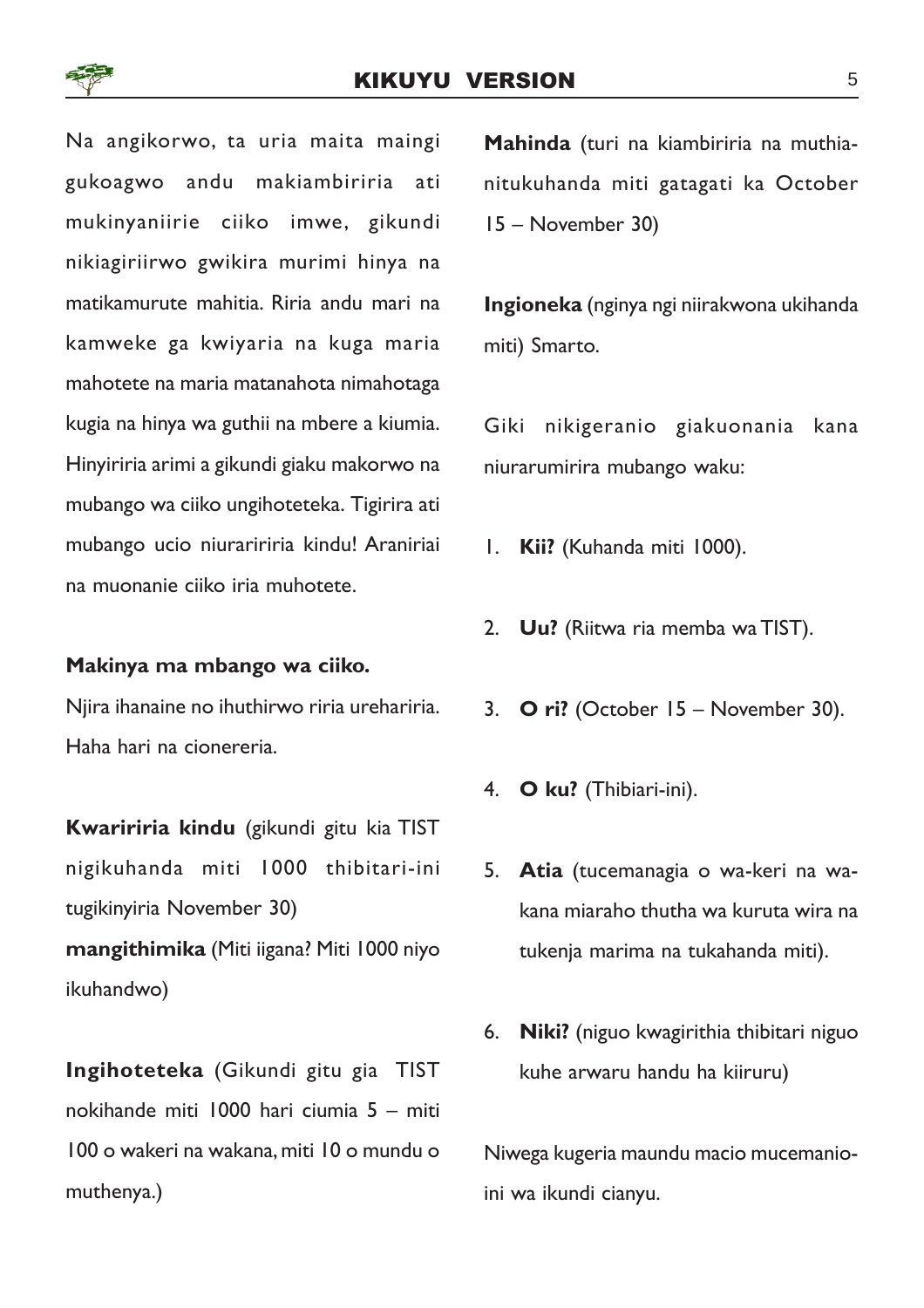# Mahinda ma kuhariria mugunda waku niundu wa Kilimo Hai.

rimi aria marimit rimi aria marimite na Kilimo Hai mari na uira ati magetha ni maingi gukira urimi wa ki-nduire na

Marima nimateithagia maai ma mbura kuigika na guteithia mimera na njira iria njega. Uhorro uyu niuguguteithia gutaukuo wega uria ungiteithika na Kilimo Hai. Kurumirira mitaratara miega niguguguteithia kugia na magetha mega.

## Kuhariria mugunda waku.

- − Hariria mugunda waku mweri umwe mbere ya mbura yurite.
- − Tuguta mahuti maria mari mugunda-ini, ndukarime.
- − Enja marima ma rectangle. Magiriirwo nigukorwo na warii wa 15cm na uraihu wa 35cm na uriku wa 15cm na umataganie na utaganu wa 75cm.
- − Ikira thumu na tiiri wa iguru na utukanie. Ikira mutukanio ucio na utigie 5cm.

## Kuhanda

- $\Box$  riria wahanda mbembe(matuku 1-2 mbere ya mbura yurite), handa mbegu 4 irimaini.
- □ Wahanda muhia, handa 5-6 irima-ini thutha wa mbura kuura.
- $\Box$  Humbira mbegu na tiiri muigana wa 2.5cm.
- $\Box$  Haria irima ritaiyurite hateithagiriria kuiga maai.
- ¾ Ndurabatara gutumira fertilizer ukihuthira Kilimo Hai. Mimera yaku no igukura wega ona hatari fertilizer ungikira thumu muiganu.

## Kurimira.

- $\Box$  rirmira irimaini maita maingi.
- $\Box$  Ndukarimir mugunda wothe. Nja ya irima, mimera no ihumbiretiiri, niguo kuuiga uri mugunyu. Rimira hakuhi na irima. Huthira ruhiu kwehutia riia riria riri gatagati-ini ka mimera. Rimira maita maingi niguo riia ritikaingihe irima-ini.
- $\Box$  Mahuti ma riia riria watuguta matige mugunda-ini. Njira ino niyongagirira unoru tiiri-ini.

## Maundu ma thutha wa kugetha.

- $\Box$  Ndugacine mahuti mugunda thutha wa magetha. Tiga mahuti macio mugunfaini niguo manorie tiiri. Matigari ma mimera nomathondeke thumu.
- $\Box$  Ndukariithie mahiu mugunda-ini, ririkana nitugakena tugikunguira magetha maku na guthoma kuma kuri wee.

Ambiriria wira riu.

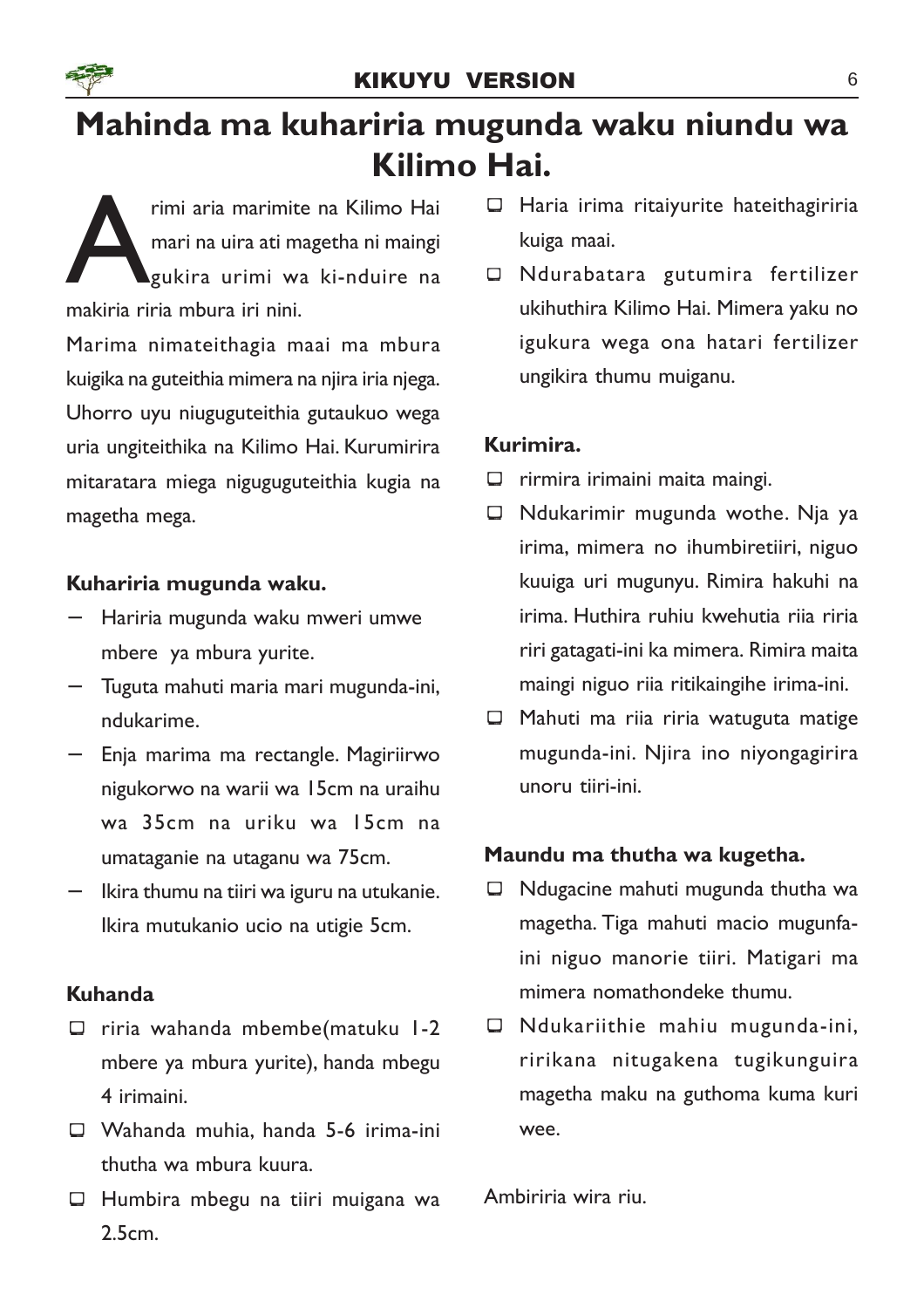Newsletter February 2022

*Not for sale*

Mazingira Bora

The International Small Group & Tree Planting Program

**www .tist.org**

# Kiswahili Version

TIST is an innovative, time tested, afforestation program led by the participants.



Watumishi wa Nguzo wa TIST Kenya wakati wa semina ya hivi majuzi. Sasa tuna zaidi ya Watumishi 90 wa Nguzo. TIST inakua!

TIST: Kufanya Kazi Kuelekea Kukamilika kwa Nguzo 100%. Uku. 2 TIST: Kufanya Sherehe kwenye Mikutano ya Nguzo. Uku. 3 Mienendo bora zaidi ya vikundi vidogo ya kufanya mambo tofauti: Hatua za kuchukua na kupangia hatua. Uku. 4 Ndani ya gazetti:

Ni wakati wa kutayarisha shamba lako la Kilimo hai. Uku. 6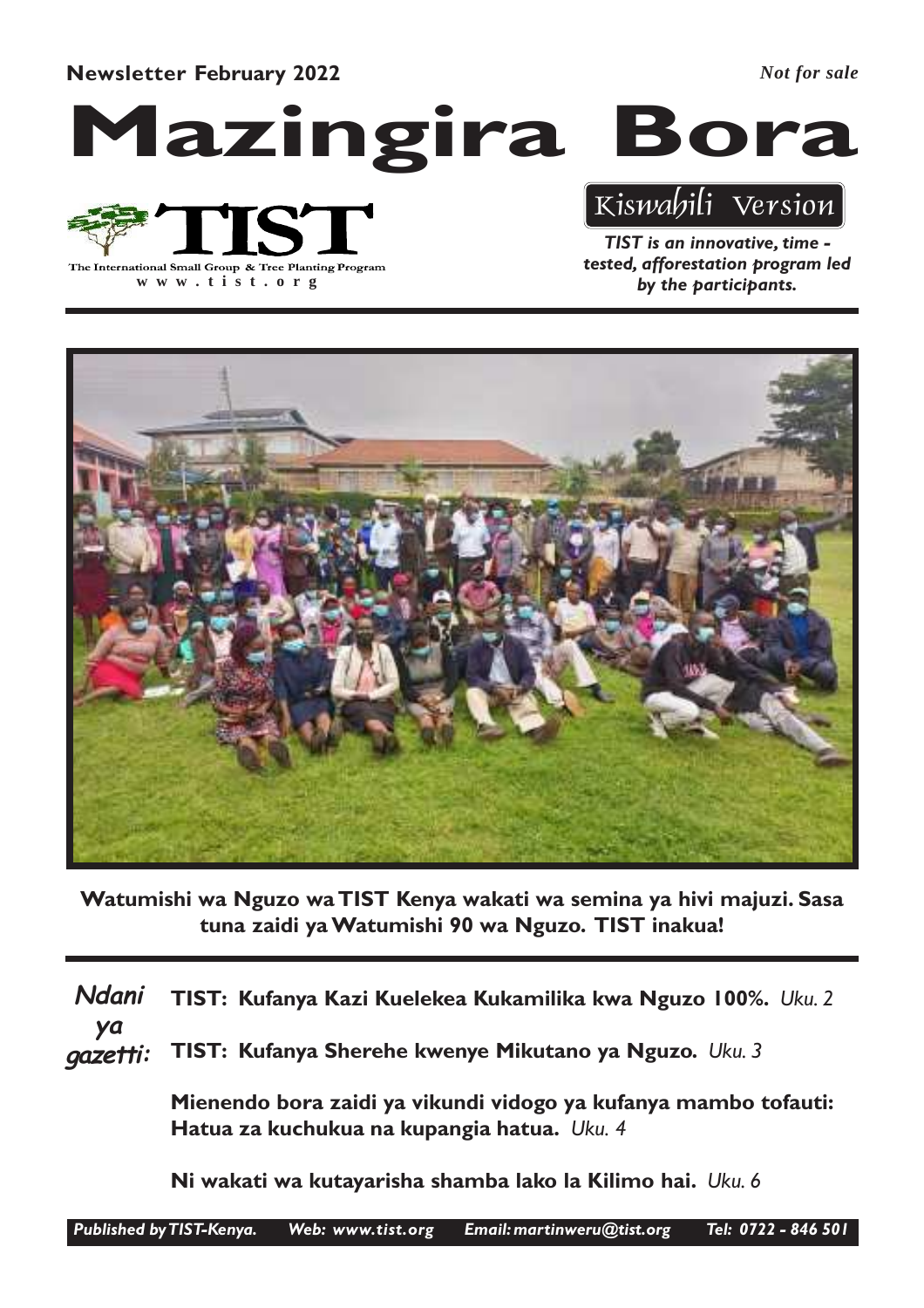

# TIST: Kufanya Kazi Kuelekea Kukamilika kwa Nguzo 100%.

**MANA kazi kukazi ku** kusaidia ku kulka kukamilika kwa wanapofanya kazi kuelekea kukamilika kwa kukamilika kwa kukamilika kwa kukamilika kwa kukamilika kwa kukamilika kwa kukamilika kwa kukamilika kwa kukamilika kwa kukami namo Januari, kikosi kazi kipya kiliundwa ili kusaidia vyema Watumishi wa Nguzo Nguzo kwa 100%. Zaidi ya wiki mbili zilizopita, kikosi kazi kimekutana, kusikiliza mawazo mazuri ya kila mmoja na kuunda mawazo mapya pamoja. Tungependa kushiriki mawazo haya nawe.

Lengo letu ni Makundi yote kufikia 100% kukamilika mwaka 2022. 100% haimaanishi tu quantification; inajumuisha shughuli nyingine nyingi muhimu ambazo Watumishi wa Nguzo na Wakulima wanafanya. 100% inamaanisha:

- Data ya msingi, na ukadiriaji wa hivi majuzi unachukuliwa ili wakulima wastahiki kugawana faida.
- Kutengeneza vitanda vya kitalu vilivyoinuliwa.
- Kuhakikisha Vikundi Vidogo vinalipwa malipo ya awali na kugawana faida.
- Kufanya Kilimo Hifadhi.
- Kujenga majiko ya kupikia yenye ufanisi.
- Vikundi Vipya Vidogo Vidogo vinajiunga na TIST.
- Mafunzo ya kila mwezi yanafanyika .

Ili kutimiza malengo haya muhimu, jopokazi linapendekeza tuanze kufanya majaribio katika maeneo fulani muundo mpya wa utendaji. Katika maeneo haya, Watumishi wa Cluster kutoka Kundi tofauti watafanya kazi kama timu kukamilisha Kundi lao la nyumbani, kutoa mafunzo kwa waombaji wapya wa CS, na kisha watafanya kazi kwenye Makundi ambayo yanarudi nyuma kwa lengo la 100%. Kazi yao italeta kwa kasi Nguzo zilizochaguliwa kuelekea 100%. Watafanikisha hili kwa:

- 1. Kufanya kazi kama timu na Watumishi wa Nguzo wa ndani, Viongozi, Wakufunzi, Mtu wa Uwajibikaji ili kuunda kalenda ya upimaji, ili kila kikundi kijue ni lini watapokea kaida mwaka 2022.
- 2. Wafunzwa wapya walioteuliwa na Kundi au ndani ya timu ya uongozi ya Kundi itaanza mafunzo ya Watumishi wa Nguzo kwa kutumia Kituo kipya cha Kujifunza. Watafikia Kituo cha Kujifunza na kifaa cha android kilichotolewa kwa Kundi kwa mafunzo.
- 3. Wanafunzi wapya watafanya kazi na Timu yao ya Watumishi wa Nguzo kwa miezi kadhaa wanapojifunza kuwa Mtumishi bora wa Kundi.

Tunatarajia kwamba timu hizi za Watumishi wa Cluster wanaosafiri kwenda mikoa mingine inapohitajika zinaweza Makundi yote ya TIST hadi 100% ili wakulima wapate Ugawanaji wa Faida, na tunaweza kuwafunza Watumishi wengi zaidi wa Nguzo ili kusaidia katika kazi hii muhimu.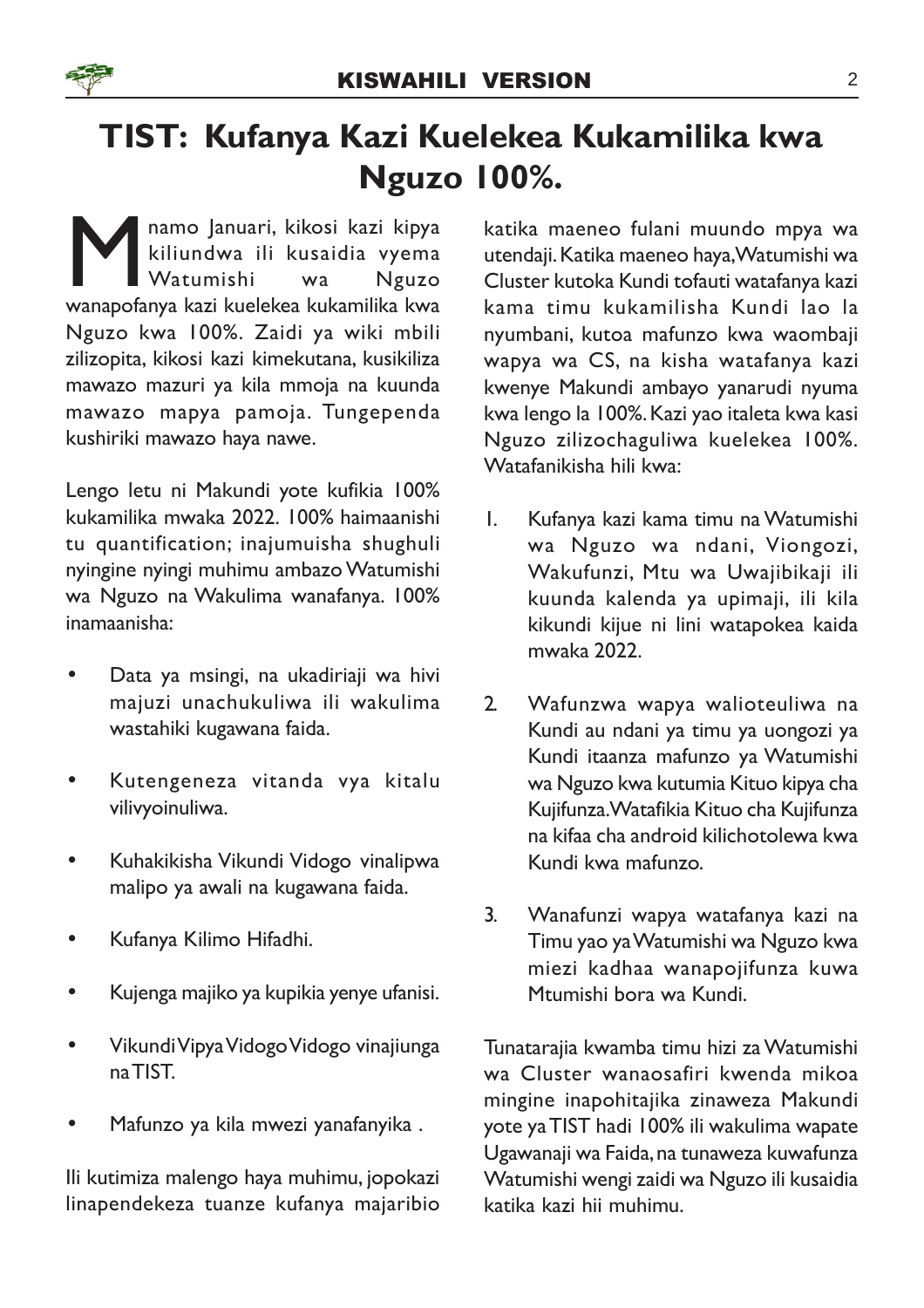

# TIST: Kufanya Sherehe kwenye Mikutano ya Nguzo.

M Palawapo ya Mbinu Bora za TIST ni<br>Kujengana Inasema katika Waefeso<br>Kujengana katika utimilifu wa Kristo. Kila mtu ojawapo ya Mbinu Bora za TIST ni Kujengana. Inasema katika Waefeso 4:15-16 kwamba tunapaswa katika Kikundi/Kundi Kidogo chako cha TIST analeta talanta na zawadi zake maalum kwa kikundi kizima. Moja ya mambo ya ajabu yanayotokea katika Kundi/Kundi Ndogo ni kutambua, kushirikishana na kutumia talanta hizo tulizopewa na Mungu.

Katika mikutano yenu ya Nguzo, ni muhimu, zaidi ya kufanya Kujengana kwa Kiongozi na viongozi wenza, pia mnasherehekea mambo mengine muhimu ambayo wakulima mbalimbali na vikundi vyao wamekamilisha.

Hapa kuna baadhi ya mafanikio ambayo yanaweza kusherehekewa.

- 1. Kitanda cha kitalu kilichoinuliwa na mamia ya miche ya aina mchanganyiko.
- 2. Shamba la Kilimo Hifadhi. Unaweza kusherehekea wakati wakulima wanaanza. kuandaa shamba na atakapopata mavuno.
- 3. Mazoezi ya mbolea ya mboji. 4. TIST iliboresha Jiko.
- 5. Mizinga ya nyuki iliyoanzishwa.
- 6. Mbinu mpya Bora katika kilimo, upandaji miti, lishe, afya n.k.
- 7. Shamba la miti la TIST.
- 8. Kikundi kinapopanda miti mipya kufikia, sema 1,000, 5,000 n.k.
- 9. Kundi linapoongeza miti zaidi kuelekea lengo la miti 200,000.
- 10. Wakati Kikundi kipya kinapojiunga na Kundi lako la
- 11. Mtu mpya wa Uwajibikaji anapochaguliwa na kiongozi kuzungushwa.
- 12. Wakati Mtumishi Mpya wa Nguzo amefunzwa na kuongezwa.
- 13. Wakati Cluster yako Inazidisha.
- 14. Wakati Nguzo yako inapanuka hadi eneo jipya.

Kando na kusherehekea mafanikio katika Vikundi vyako, unaweza kuzingatia Mbinu hizi Bora.

- 1. Tengeneza ratiba ya Mada za Mafunzo kila mwezi. Unaweza kuchagua Mada za Mafunzo ambazo zitaendana na misimu yako ya upandaji miti - kuanzia ukusanyaji wa mbegu/ uvunaji, usimamizi wa kitalu, upandikizaji, utunzaji wa mashamba ya miti n.k.
- 3. Tengeneza kalenda ya Quantification. Fanya kazi na Mtumishi wa Nguzo yako kutengeneza kalenda ya Ukadiriaji ambayo itasaidia kila Kikundi Kidogo katika Kundi lako watakapothibitishwa.
- 4. Weka rekodi ya Vikundi Vidogo katika Nguzo yako na idadi ya miti kila moja inayo. Acha kila Kikundi Kidogo kitengeneze Mpango Kazi wa jinsi watakavyoongeza miti yao.
- 5. Pamoja na rekodi za Vikundi Vidogo na miti yao, fuatilia kuwa hakuna kikundi kinachofanya ukataji wa wazi. Wale wanaopanga kufanya ukata wazi wanapaswa kukatishwa tamaa na kuripotiwa kwa Baraza la Uongozi la TIST.
- 6. Na Mazoezi mengine yoyote Bora ambayo unaweza kuwa nayo au kufikiria.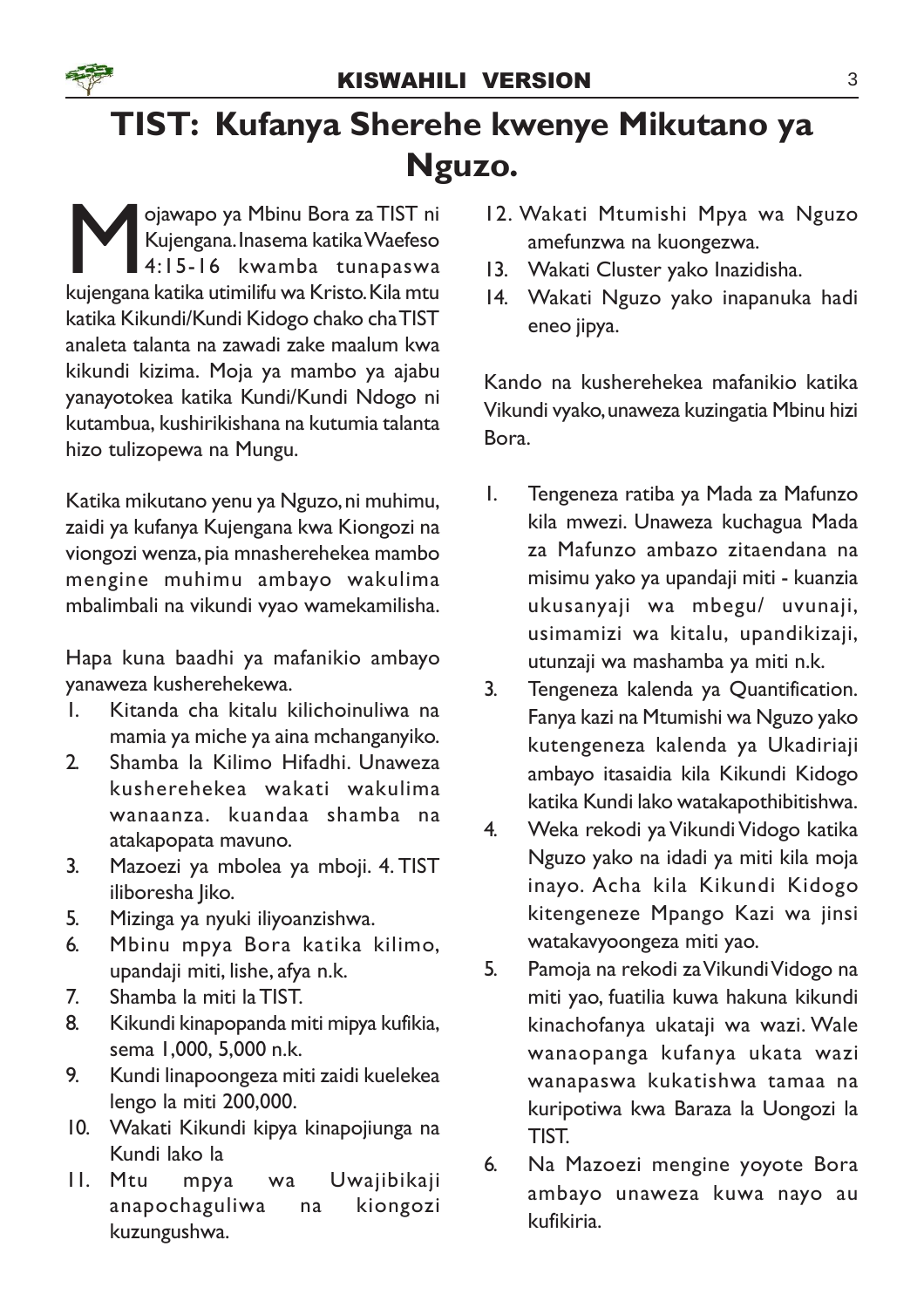

# Mienendo bora zaidi ya vikundi vidogo ya kufanya mambo tofauti: Hatua za kuchukua na kupangia hatua.

Ikundi vingi vya TIST hufanya kazi<br>nyingi zinazoonekana: kupanda<br>miti na kuboresha mbinu za<br>ukulima. Wakati kuna kazi nyingi inayohitaji ikundi vingi vya TIST hufanya kazi nyingi zinazoonekana: kupanda miti na kuboresha mbinu za kufanyika, ni vizuri kufanya mpango wa hatua zitakazochukuliwa. Kila mwanakikundi afaa kuambia kikundi ni kitu gani wataweza kufanya katika wiki hiyo. Tutawafunza nyinyi na kikundi chenu jinsi ya kufanya mpango wa hatua zitakachochukulia kufanya kazi hiyo. Tafadhali gawana haya na wanakikundi wengine wakati wa mkutano.

Hatua ya Utekelezaji ni iliyo:

- § Maalum.
- § Inayoonekana (Nzi iliyo ukutani yaweza kukuona ukifanya!)
- § Inayopimika.
- § Iliyo na mwanzo na mwisho.
- § Hakikisha hatua yako ya utekelezaji ni itakayowezekana na unayoweza kufikia!

Kwa mfano, kusema 'Nitapanda miti' si hatua ya Utekelezaji kwa sababu ni taarifa ya

ujumla.'Nitafanya kazi asubuhi tatu wiki hii kupandikiza miche sabini na tano shambani letu jipya' ni hatua ya utekelezaji kwa sababu ni iliyo maalum (kupandikiza miche sabini na tano), inayoonekana (watu waweza kukuona ukifanya), inayopimika (miche sabini na tano, asubuhi tatu) na ina mwanzo na mwisho (mwishoni mwa siku tatu utaona matokeo).

Kikundi chako kitakapokutana tena, ruhusu dakika tano mwishoni mwa mkutano ili kila mtu aripoti kuhusu hatua yake mwenyewe ya utkelezaji. Kila mtu haraka:

- (1) Aambie kikundi hatua yake ya utekelezaji ya wiki iliyopita.
- (2) Aseme ni nini chenyewe alichofanya.

## (3) Aseme hatua yake ya utekelezaji ya wiki inayofuata.

Kama huyo mtu alifanikiwa katika hatua yake ya utekelezaji, kikundi kinasherehekea fanikio hilo.

Ikiwa, kama mara mengi inavyotokea,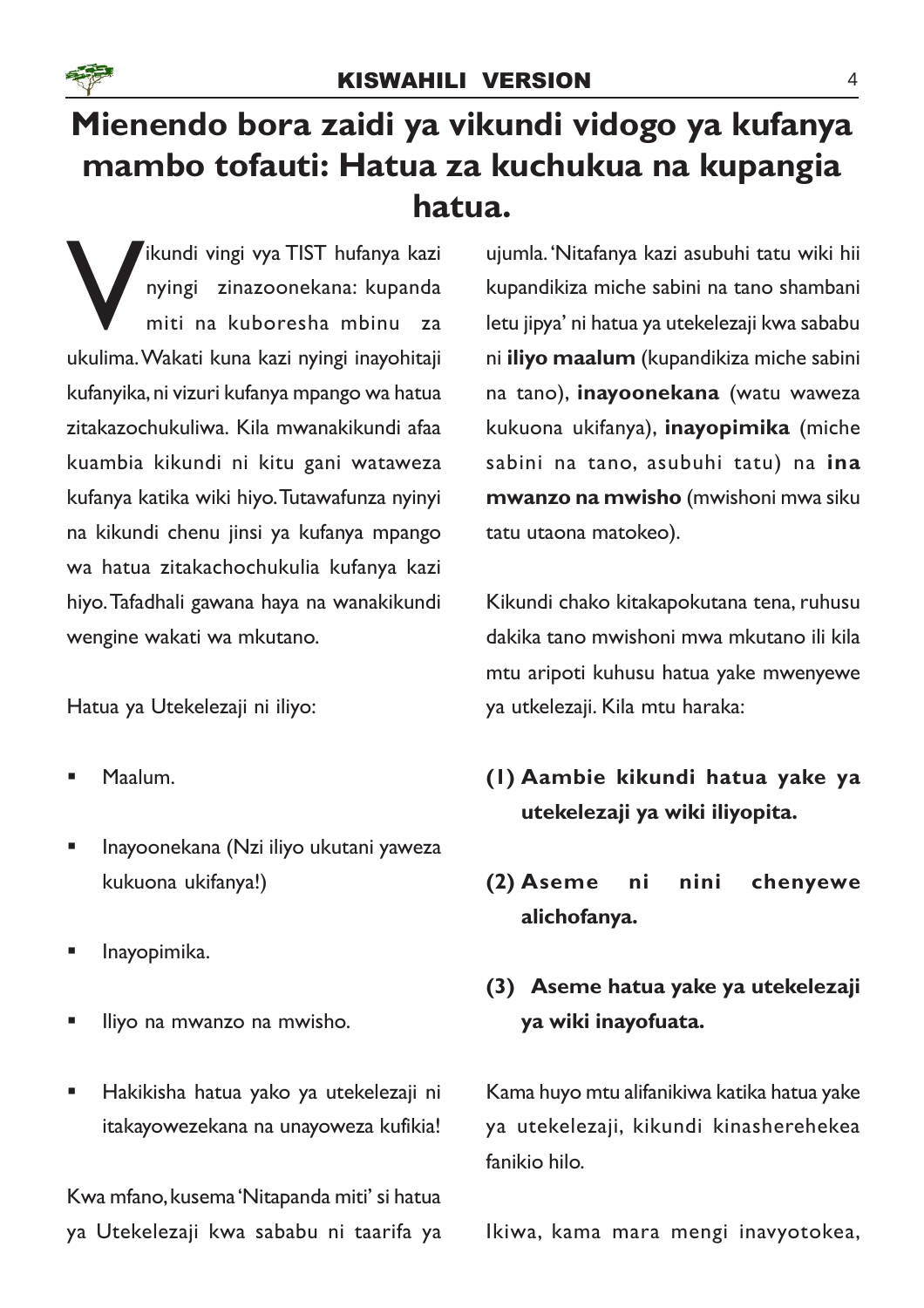

## KISWAHILI VERSION 5

mwanakikundi ameweza kufanikiwa kufikia kiwango fulani cha lengo lake, kikundi kimtie nguvu na kisimkosoe au kumtia lawama. Watu wanapoweza kugawana bila hofu kuhusu mafanikio na kutofaulu kwao, watahimizwa kufanya vyema zaidi wiki inayofuatilia. Himiza wana kikundi chako kufikiria hatua za utekelezaji zinazowezekana. Hakikisha kila mojawapo ni maalum, inapimika na inawezekana! Gawana na msherehekee hatua za utekelezaji kikundi chako kilichotimiza.

## Hatua za utekelezaji unapofanya hatua za mipango

Njia sawa yaweza kutumiwa unapopangia kitu. Hapa ni mfano katika mabano. Wakati kikundi chako kinapopanga kitakavyofanya, hakikisha mipango yenu ni:

Specific- Maalum (Kikundi chetu cha TIST kitapanda miti elfu moja katika hospitali mtaani kabla ya tarehe thelathini, Novemba)

Measurable- Inapimika (Ngapi? - Miti elfu moja itapandwa)

#### Achievable/Realistic – Inayoweza

kufikiwa (Kikundi chetu cha TIST chaweza kupanda miti elfu moja katika muda wa wiki tano- miti mia moja kila jumanne na alhamisi, miti kumi kwa kila mmoja kila kila siku)

Time-bound- Inapimiwa muda (Ina mwanzo na mwisho- tutapanda miti kati ya tarehe kumi na tano, Octoba hadi tarehe thelathini Novemba)

Observable- Inaonekana (Nzi ukutani yaweza kutuona tukipanda miti. ) SMARTO!

Huu ni mwongozo na kipimo cha hatua zako za utekelezaji na unakusaidia kuwa maalum:

- 1) Nini (Kupanda miti elfu moja).
- 2) Nani (Wana Kikundi kidogo cha TIST kwa jina).
- 3) Lini (Octoba 15 Novemba 30).
- 4) Wapi (Hospitalini).
- 5) Aje (Tutakutana kila Jumanne na Alhamisi alasiri baada ya joto la siku na kuchimba mashimo, halafu tupande miti).
- 6) Kwa nini (Kuboresha eneo linalozunguka hospitali, tuwe na kivuli zaidi kwa wagonjwa na wageni, watu waweze kukaa chini ya miti na kivuli kitafanya hospitali iwe baridi zaidi. )

Sasa, jaribu kujizoesha kufanya hatua za mipango katika mkutano wako wa kikundi kidogo ujao.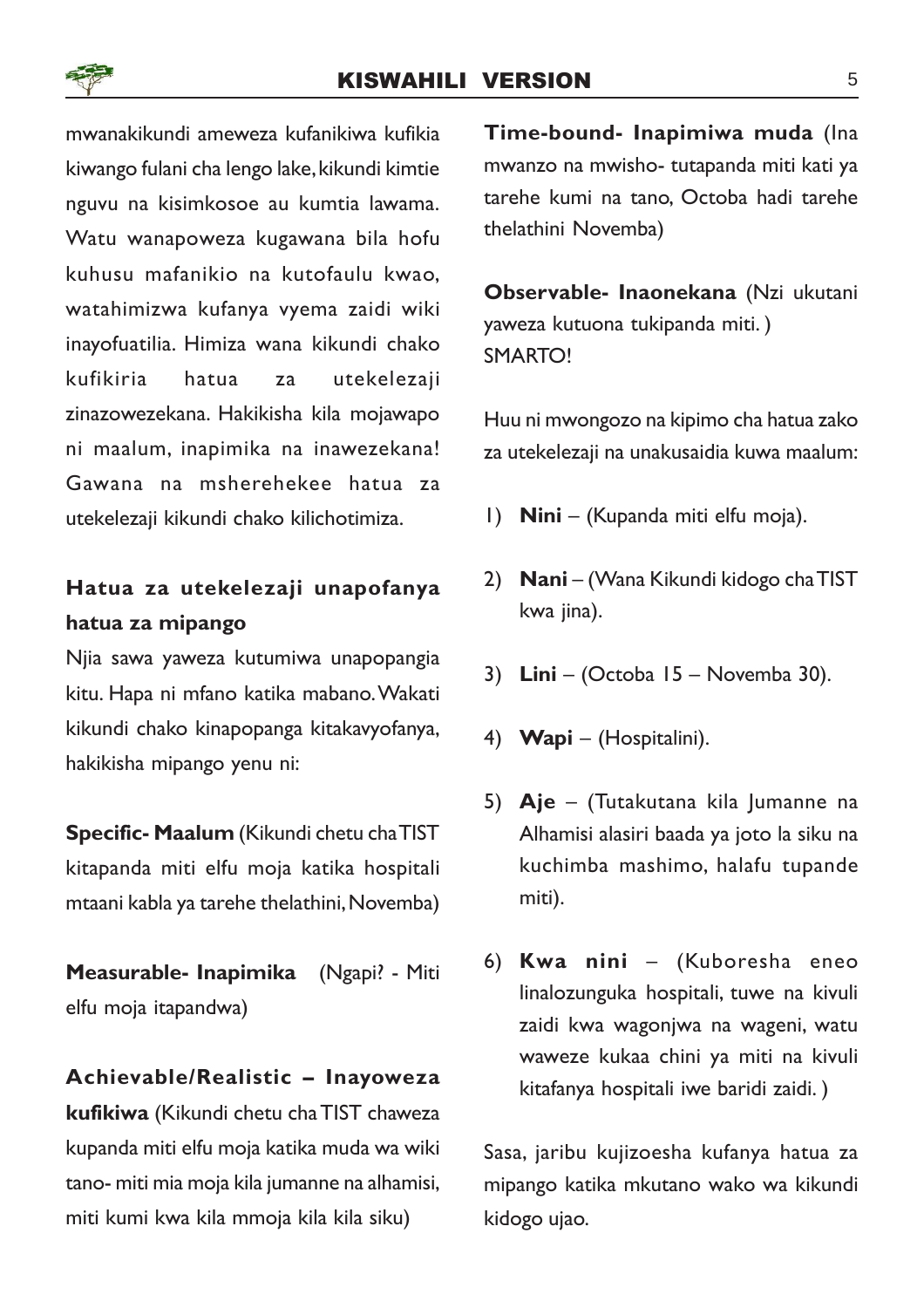# Ni wakati wa kutayarisha shamba lako la Kilimo hai.

ana TIST katika vikundi vidogo ambao wamelima kwa kutumia njia ya Kilimo hai wameshuhudia kuwa ukulima bora una vuno bora na la kuaminika kuliko anaTIST katika vikundi vidogo ambao wamelima kwa kutumia njia ya Kilimo hai wameshuhudia kuwa ukulima wa kawaida, san asana wakati mvua haitoshi. Mashimo husaidia kushika mvua wowote unaonyesha na kuyawezesha haya maji kupatikana kwa mmea.

Makala haya yatakusaidia kuelewa zaidi kuhusu jinsi ya kujaribu kilimo hai. Kufuatilia mienendo bora ifuatayo kutakusaidia kupata mavuno bora zaidi msimu unaokuja.

## Kutayarisha shamba.

Tayarisha shamba lako angalau mwezi mmoja kabla ya mvua.

- Ondoa magugu na vichaka kutoka shamba lako. Usilime.
- Tayarisha mashimo yako ya umbo la mstatili. Yapaswa kuwa na upana wa sentimeta kumi na tano, urefu wa sentimeta thelathini na tano na kina cha sentimeta kumi na tano. Nafasi kutoka shimo hadi lingine iwe sentimeta sabini na tano.
- Chukua mbolea na udongo wa juu na uchanganyishe. Jaza shimo kwa huu mchanganyiko hadi sentimeta tano chini ya ardhi ya kawaida.

## Kupanda.

- $\Box$  Unapopanda mbegu ya mahindi (Siku moja au mbili kabla ya mvua), panda mbegu nne kuvuka shimo.
- $\Box$  Kama unapanda wimbi, panda mbegu tano au sita katika kila mwisho wa shimo la kupanda baada ya mvua tosha.
- $\Box$  Funika mbegu kwakutumia mchanganyiko wa udongo na mbolea. Baada ya haya udongo katika shimo uwe sentimeta mbili na nusu chini ya ardhi ya kawaida.
- $\Box$  Nafasi iliyopo juu ya shimo itasaidia maji kufikia mimea mvua ijapo.
- $\Box$  Hauhitaji kutumia mbolea za viwandani katika shamba lako la kilimo hai. Mimea yako itafanya vizuri hata bila ya mbolea za viwandani.

## Kuondoa magugu.

- $\Box$  Ondoa magugu kuzunguka mashimo mara kwa mara.
- $\Box$  Usipalilie shamba lote. Nje ya mashimo, mimea yaweza kufunika udongo, huku ikiuweka baridi na kuuzuia kumomonyeshwa na mvua au upepo. Tumia panga kutoa magugu katikati ya mistari au katika nafasi iliyopo kati ya mashimo. Palilia mara kwa mara kuzuia magugu kuzaa na kuenea mashimoni.
- $\Box$  Yawache mabaki ya magugu shambani ili yaoze. Haya yatasaidia kuongeza rutuba ya udongo.

## Unayofaa kufanya baada ya kuvuna.

- $\Box$  Usiyachome mabaki ya shamba lako. Yawache udongoni ili yaongeze rutuba ya udongo. Mabaki ya mimea yaweza pia kutumiwa kutengeneza mbolea.
- $\Box$  Usiwalishe ng'ombe shambani lako. Tafadhali kumbuka, tutafurahi kusherehekea vuno lako kubwa na kuijua mienendo bora katika eneo lako kupitia jarida hili pamoja na katika mkutano wako wa cluster.

Anza kufanya kazi sasa!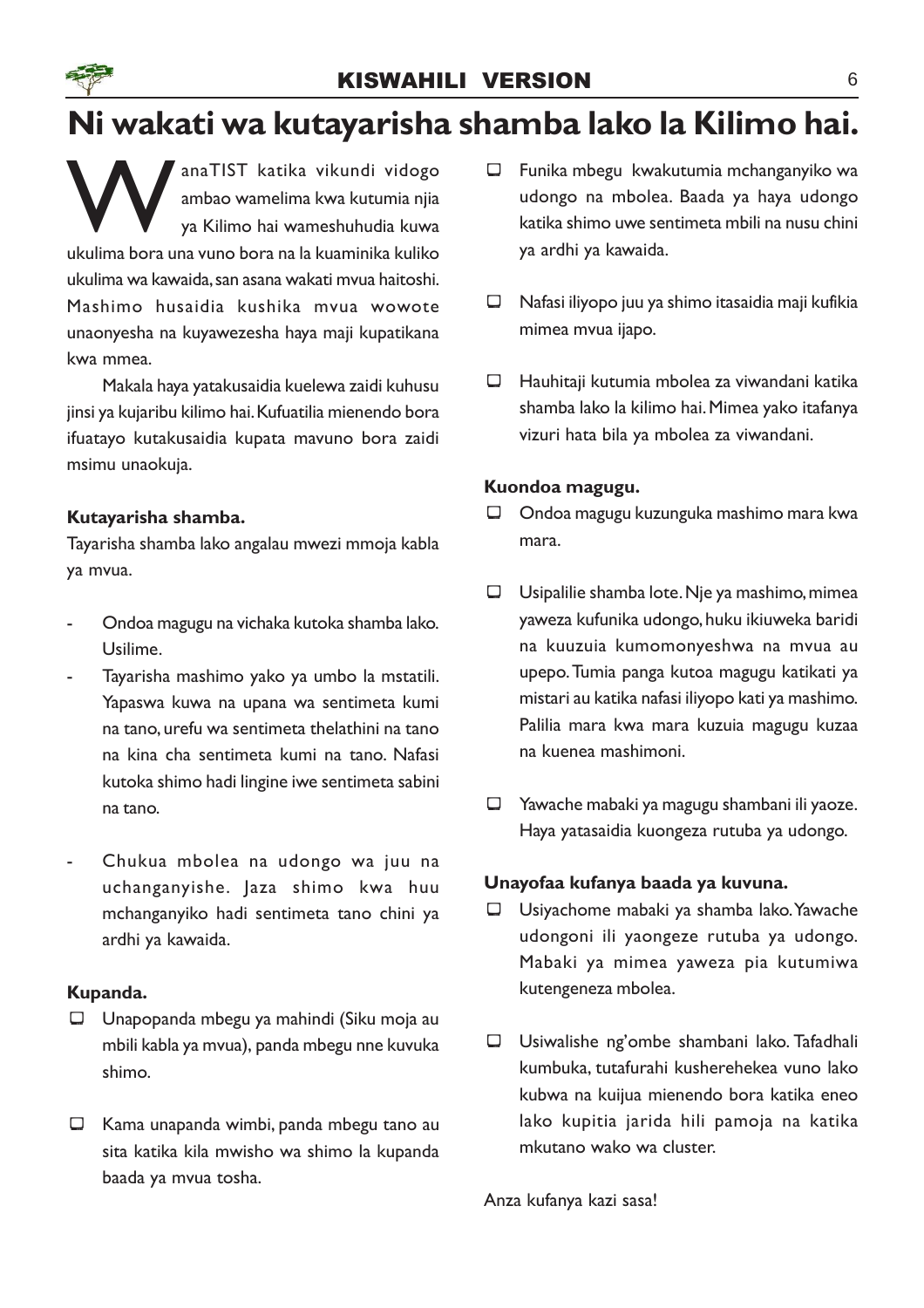Newsletter February 2022

*Not for sale*

Mazingira Bora

The International Small Group & Tree Planting Program

**www .tist.org**

## Kikamba Version

TIST is an innovative, time tested, afforestation program led by the participants.



Athukumi ma ngwatanio sya TIST Kenya semina ila yila ithiwa. Yu twina athukumi ma ngwatanio mbee wa 90. TIST no ineana!.

TIST: Kuthukuma kuikiithya Nwatanio nisyeethiwa 100%. Page 2 Inside:

> TIST: Kwithiwa na mboka ivindani ya mbumbano sya ngwatanio. Page 3

> Mawiko maseo ma tukundi tunini, matambya maosa na walany'o wa meko/wiko. Page 4

Ni ivinda ya kuseuvya miunda kwa nima ya kusuvia. Page 6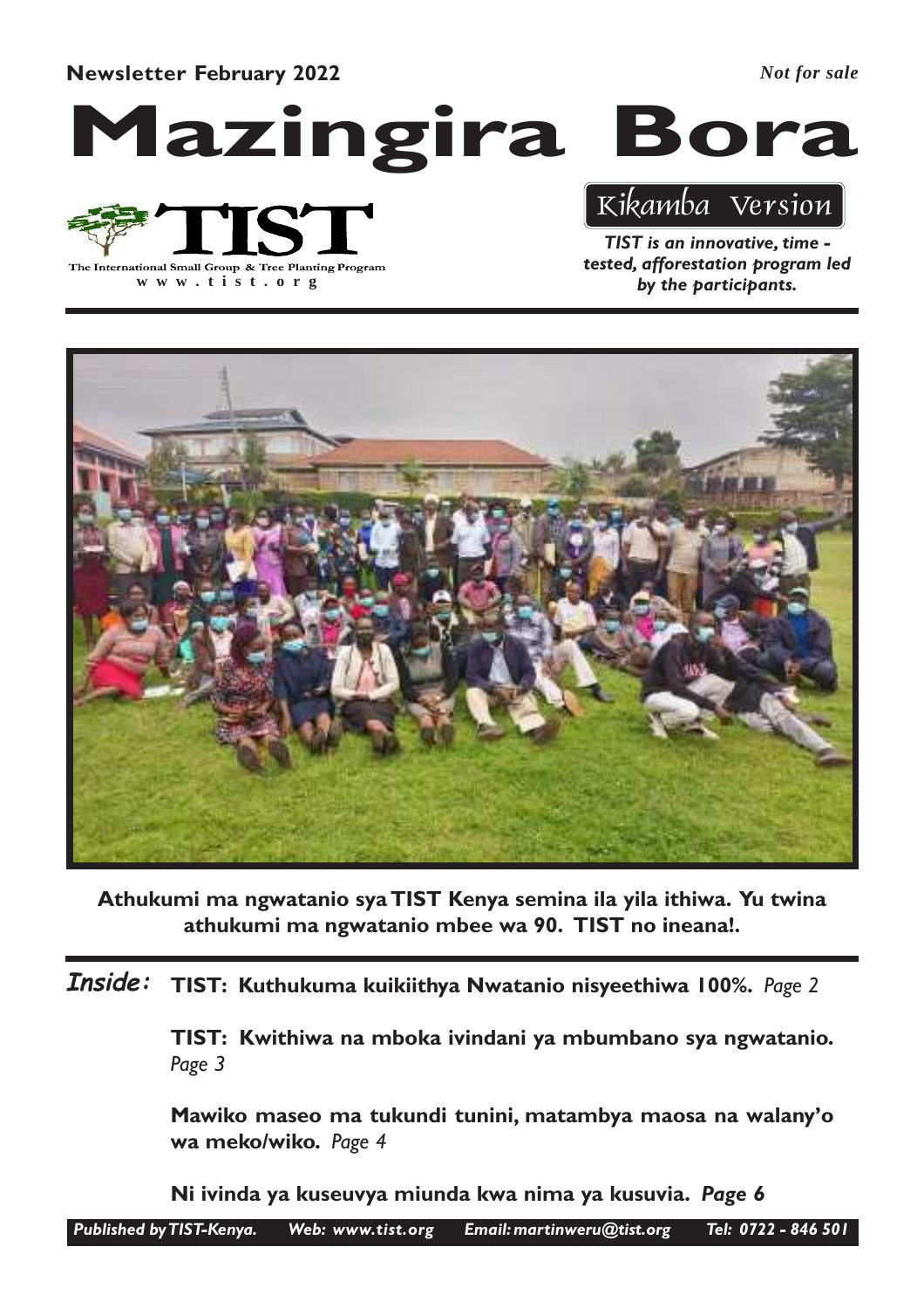# TIST: Kuthukuma kuikiithya Nwatanio nisyeethiwa 100%.

Waiwa mbee (January) nivaseuviw'e<br>kikundi kya utetheesya athukumi<br>ma ngwatanio kuthukuma na<br>kwailya kwithiwa kwa 100% ngwatanio. waiwa mbee (January) nivaseuviw'e kikundi kya utetheesya athukumi ma ngwatanio kuthukuma na Sumwa ili thelu kikundi kii nikikomanite na kwithukiisya mawoni maseo na kuseuvya mawoni ma vamwe. Tiende ukumanyithya mawoni aa.

Mwolooto witu ni kwithiwa na ngwatanio 100% tuvika mwiso wa mwaka uyu wa 2022. 100% nikuelekela kuthiana na kuvitukithya kw'oka indi maundu angi mavata kwa ngwatanio aimi ma tist na athukumi ma ma ngwatanio meika. 100% yimaanisya

- Uvoo (Baseline data) na kuthiana na kuvitukithya ni kukwikwa nikana withie aimi nimatonya utalika kwa ndivi na kuaana kwa vaita.
- Kuseuvya ivuio sya itanda.
- Kuikiithya tukundi tunini nituukwata aluvasi ya ndivi na uaani wa vaita.
- Kwika nima ya kusuvia (CF).
- Kwaka maiko makusuvia mwaki.
- Tukundi tunini kulika ngwatanioni ya TIST.
- Kuikiithya momanyisyo ma kila mwai nimeethiwa.

Nikana kuvikia mwolooto uyu, kikundi kila kinaseuviw'e ni kyaetie woni wa kwambiia na isio imwe tuatiie walanio mweu. Isio isu athukumi ma ngwatanio kuma isioni ingi

nimeuthukuma kwa vamwe na ngwatanio ila maendete kwayo kunyanyisya athukumi eu ma Ngwatanio ala makulitye mwanya na maithukuma kwa ngwatanio ila itiilitwe na itina kuikiithya kuvikia mwolooto 100%.Wia woo nukuete ngwatanio ila meuthukuma kuvikia 100% na kuvikia uu:

- 1. Kuthukuma vamwe ta timu na anthukumi ma ngwatanio ila mathi kwayo, atongoi, amanyiw'a na eki ma masavu kuseuvya kalenda ka uvitukithya nikana kila kikundi kimanye yila kiukwata uthiani na uvitukithya wakyo mwaka uu wa 2022.
- 2. Amanyiw'a eu ala masakuitwe ni ngwatanio kana ala me utongoini wa ngwatanio na timu ya utongoi nimekwambiia kimanyisya kya uvundisya atangoi ma ngwatanio. Makeethiwa matonya uvinka kimanyisyoni kii na kutumia adroid device ila inenganitwe kwa kumanyisya atongoi ma ngwatanio.
- 3. Amanyiw'a eu nimeuthukuma na timu na athukumi ma ngwatanio kwa ivinda ya myai kauta maiendeea na kwimanyisya na kuelewa kutwika athukumi mena utuika ma ngwatanio.

Twii kwata kana timu ino ya athukumi ma ngwatanio kutembea isioni ingi yila vata waumila nikana kwailya ngwatanio sya TIST 100% nikana aimi makangwata uaio woo wavaita, na kumanyisya athukumi aingi ma ngwatanio undu vatonyeka kutetheesya wuani uu wavata.

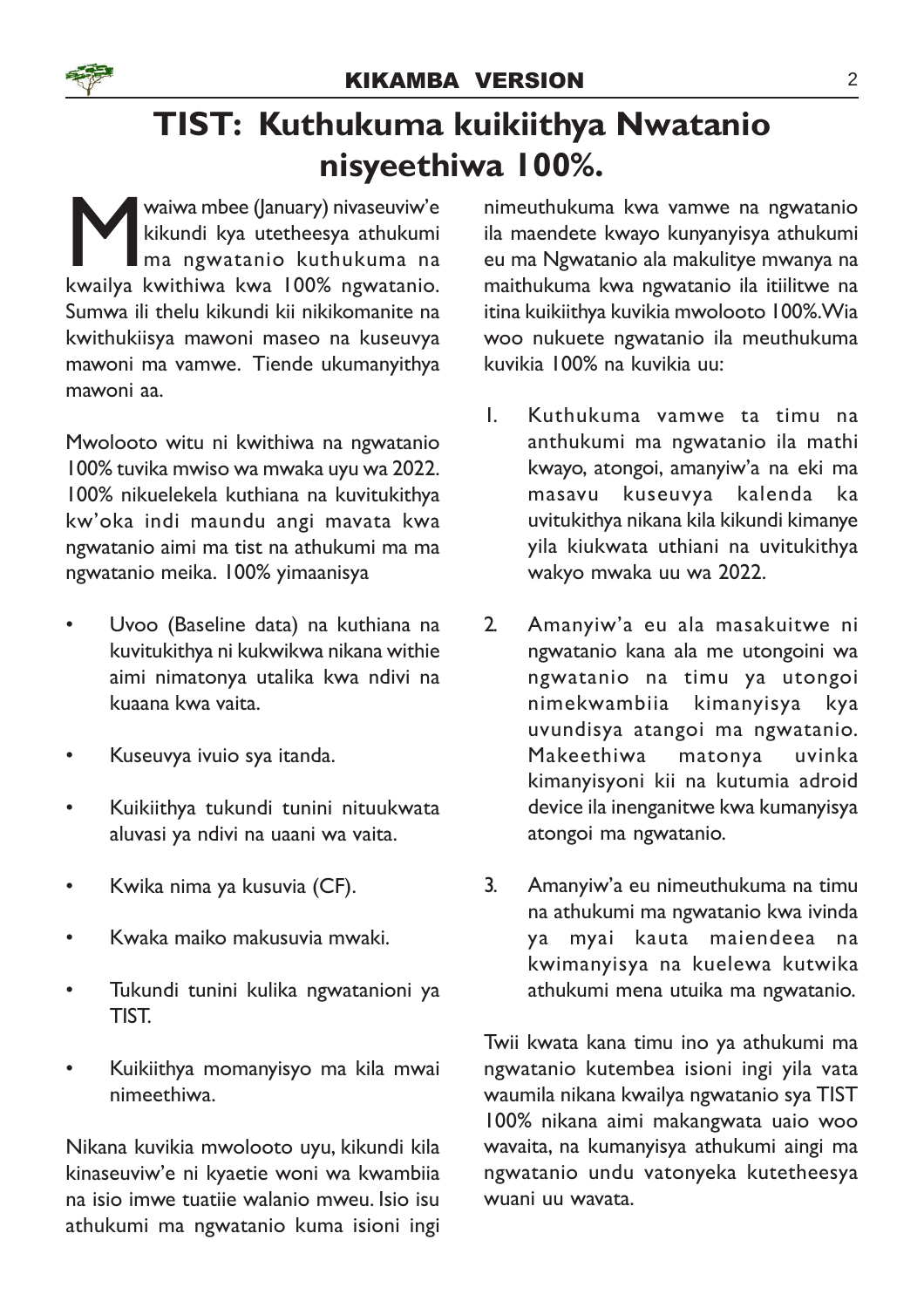# TIST: Kwithiwa na mboka ivindani ya mbumbano sya ngwatanio.

Wiki umwe museo wa TIST ni<br>kwakana/kukwatana mbau.<br>kwakane umwe kuthi ula ungi kwa kwakana/kukwatana mbau. Ivukuni ya Aeveso 4:15-16 yiasya twakane umwe kuthi ula ungi kwa uima wa Klisto. Kila umwe nthini wa kakundi kenyi ka TIST kana ngwatanio niuetae kinengo/talendi kyake kimwanya na munthinzio wake kwa kikundi kyothe. Umwe kati wa maundu wa usengy'a ala mekikaa kwa kakundi, kikundi kana ngwatanio ni kumanya kuaana na kutumia talenti isu Ngai utunengete.

Nthini wa umbano wa ngwatanio yenyu, ni undu wa vata, eka tu kwakana, ni useo kwa mutongoi na ala angi, kutania na kuvoka mboka nundu wa maundu angi maseo mekivathukanio ala aimi ma kikundi kana ngwatanio yenyu mavikiie.

Vaa ve mauseo amwe mutonya utania mavikiiwe ni aimi ala mwiimwe kikundini.

- 1. Kivuio kya kitanda kina miti maana ma mavai ivulene ya miti.
- 2. Vuloti yina nima ya kusuvia. no mutane yimwe na muimi ila wambiia kuseuvya vuloti yake kana yila ukuketha.
- 3. Kuseuvya Vuu wa yiima na mawiko ma kuseuvya.
- 4. Kwithiwa na yiiko ya kusuvia mwaki.
- 5. Kwithiwa anikite myatu.
- 6. Mawiko meu maseo ma nima, kuvanda miti, liu wina uima wa mwii, kuvoa uwau etc.
- 7. Kwithiwa mwina kamutitu keu ka miti thini wa TIST.
- 8. Yila kikundi kyavanda miti myeu na twasye yavika ta 1,000, 5,000 etc.
- 9. Yila ngwatanio yongeleela miti na kuvika mwolooto wa 200,000.
- 10. Yila kikundi kye kyalika nthini wa ngwatanio yenyu
- 11. Yila mwii wa kinandu/mwiki wa masavu ukuma kana kulika nundu wa utongoi wa kithyululu.
- 12. Yila muthukumi wa ngwatanio wamanyiw'a kana ongelwa.
- 13. Yila ngwatanio yenyu yasyaa ngwatanio ingi kisioni kingi.
- 14. Yila ngwatanio yenyu yongeleka.

Eka kutania kwaila kwa ngwatanio yenyu, no musisye amwe kati wa mawiko maseo ta.

- 1. Kuseuvya ivinda ya kwimanyiasya kila mwai na masomo makila mwai. No kumanyiw'a musakue masomo melekele uvandi wenyu wa miti kukolania mbeu - kuketha kusuvia kivuio - kumya miti kivuioni - kusuvia miti isu.
- 2. Movundisyo angi no masisye iulu wa ivinda ya kuvanda liu kuma kuvanda nginya ngetha.
- 3. Kuseuvya kalenda ka kuthianwa na kuvitukithw'.Thukumai na muthukumi wenyu wa ngwatanio kuseuvya kalenda ka kuthianwa an kuvitukithw'a kala keutetheesya tukundi tunini tula twi ngwatanioni yenyu kumanya yila keuthianwa na kuvitukithw'a.
- 4. Kwia mathangu ma tukundi tunini tule twi nthini wa ngwatanio yenyu na miti ila kila kakundi kenayo. Eka kila kakundi kose itambya na muvango wa undu matonya kwika kwongela miti yoo.
- 5. Kwongeleela kwa mathangu na mavuku na miti ya tukundi tuu, atiiaumanye kana vai kakundi kakwete kwenga na kutema miti yoo. Ala mena muvango wa kutema miti nimaile ukanw'a maikeke uu na ingi muimanyithya utongoi wa kanzu ya TIST.
- 6. Na walanio ungi wa wiko museo ula mutonya kwisilya.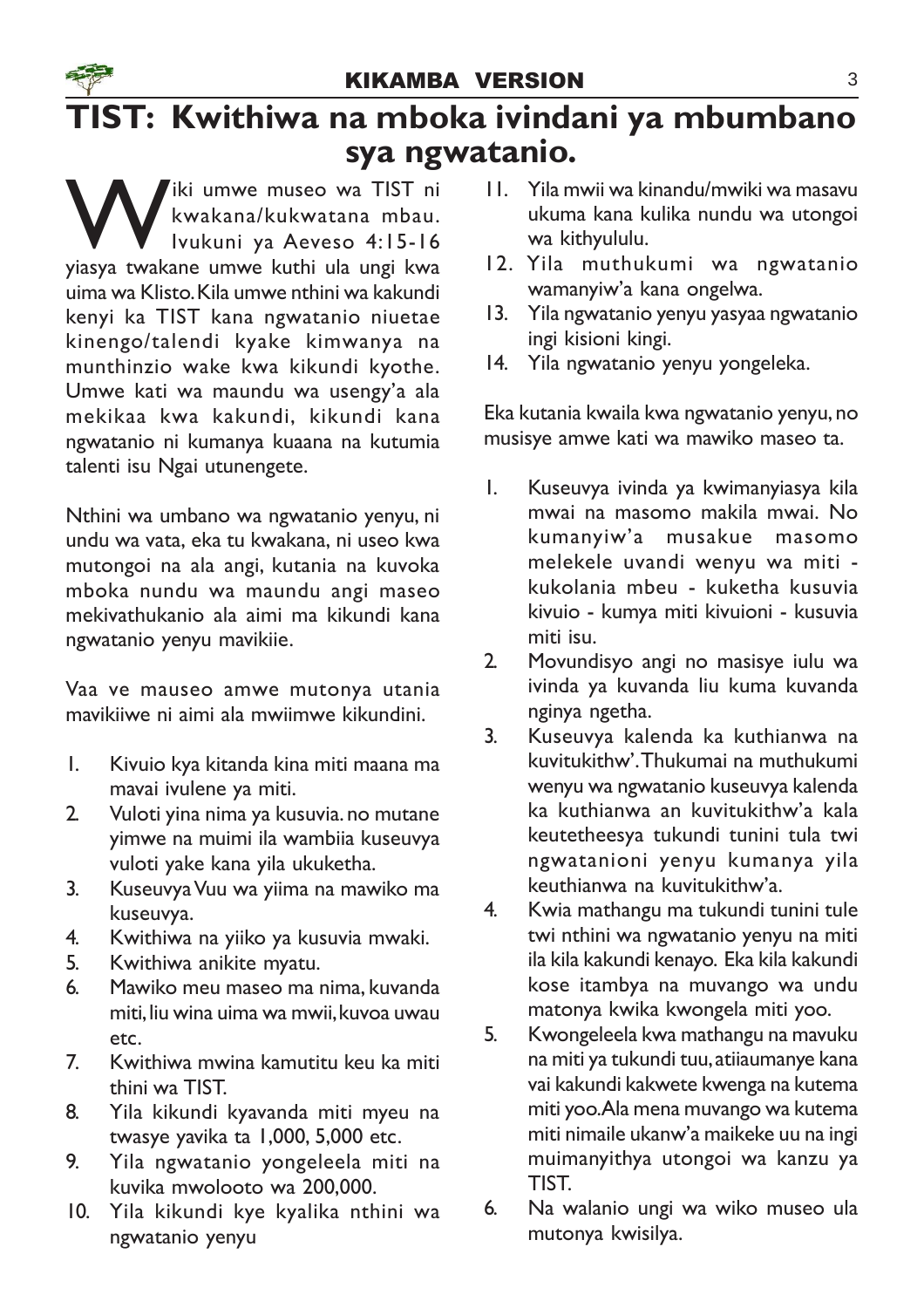

## Mawiko maseo ma tukundi tunini, matambya maosa na walany'o wa meko/wiko.

N gwatanio na ikundi sya TIST nisyikaa maundu maingi ta kuvanda miti na kwongela utuika wa nima. Yila kwina wia mwingi ni useo kwosa matambya na kutavya kila umwe kila wailwe nikwithiwa avikiite kyumwa kiithela. Nituu mumanyisya undu wa kuvanga na matambya maosa. kwandaia neenanisyai kana utavye angi ma kakundi kenyu yila mwakomana mbumbanoni.

## Itambya ya meko ni kindu:-

- Kiamuitwe nikiva.
- Kitonya kwoneka.
- Kitonya uthimwa.
- Kina mwambiio na muthya.
- Ikiithya itambya na wiko yila woosa noyivikike na yina kitumi.

Kwa ngelekany'o 'Ni nguvanda miti" usu

nuneeni ti wiko . "Kyumwa kii nithukuma mithenya itatu kumya miti 75 kivuioni na kumivanda vala yaile" yii ni itambya ya meko nundu niwinengete nginya ivinda ya kukuna wia uu. No yoneke nundu nukwoneka uivanda, ve kwambiia na kumina nundu itina wa ila mithenya itatu nitukwona undu wikite.

Yila kakundi kenyu koombana mwiikithya nimwoosa ndatika ta 20 kila umwe kuweta itambya ya meko yila wosete okwa mituki.

Kila umwe akaweta:- Itambya yila wosete kyumwani kiu kithelu Mawete kila mekite Na maiweta ni itambya na wia ungi mwau mekwika kyumwa kiatiie.

Kethiwa umwe ni wa vitukiwa ni itambya yake kikundi kyothe kikatana nundu wa kwithiwa niwikite nesa.

Na ethiwa mundu akivikia yusu ya walany'o wake kikundi kikamuthuthya kumina indi ti kumutula muti na kumutalila makosa. Nundu yila andu meyelene na ukethia useo kwa umwe kana uvaluku nomawetanie na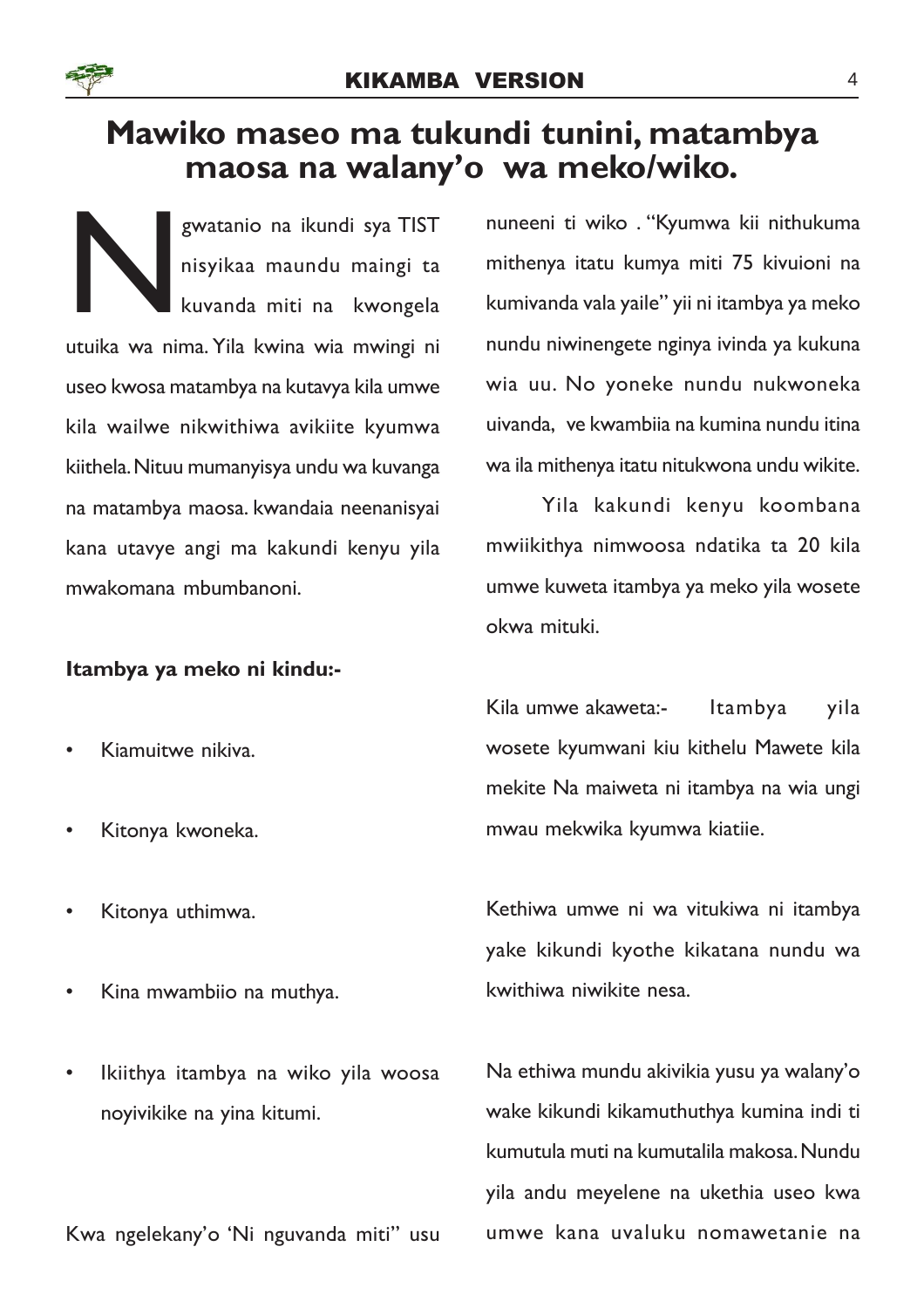

kuthuthania kwindu wa kwika nesa mbee. Thuthania tukundi tunini na kutaana iulu wa matambya na mawalany'o ala mutonya kwika kwona kila umwe akitana na kuvikia mawendi ma TIST kwa vamwe.

## Itambya ya wiko na walany'o wa itambya

Nzia ino no itumike kwia walany'o ta wa mbee kwa ngelekany'o yila kakundi kenyu ke kwia walany'o ikiithya.

Amuai undu mukwika (Kakundi kaitu ka TIST nikeuvanda miti 1,000 tuivika November 30th)

Kithimo (Yiana? - 1000 miti nikuvandwa)

Niuvikiika ( kakundi kaitu no kavande miti 1000 kwa ivinda ya sumwa itano - 100miti kila wakeli na waka, miti ikumi kwa kila umwe kwa muthenya mithenyani isu)

Ivinda (vena kwambiia na kumina - ta twivanda miti kuma October 15 kinya November 30)

Kwoneka (wia uyu no woneke ona ni kaki ke ukutani)

UI! Kii ni kithimi kya matambya na mawiko na ni kitetheeasya kwithiwa na kuamua

- 1. Ata Kuvanda miti 1000.
- 2. Nuu Kakundi kanini ka TIST ene kwa masyitwa.
- 3. Indii Oct 15 Nov 30.
- 4. Va kiwanzani kya sivitali.
- 5. Kwa nzia yiva Kukomana kila wakeli na wakana iya mawiyoo na kwisa maima naindi kuvanda miti.
- 6. Niki Kwailya mawithyululuko ma sivitali , kwithiwa vena muunyi awau na ala mavika vau sivitali matonya kwikala na kuikiithya ona sivitali niyeethiwa na uthithu kumana na nzeve ila ikuma mitini.

Yu tatai kwosa itambya ya kwika itambya ya wiko yila muukomana ingi wumbanoni.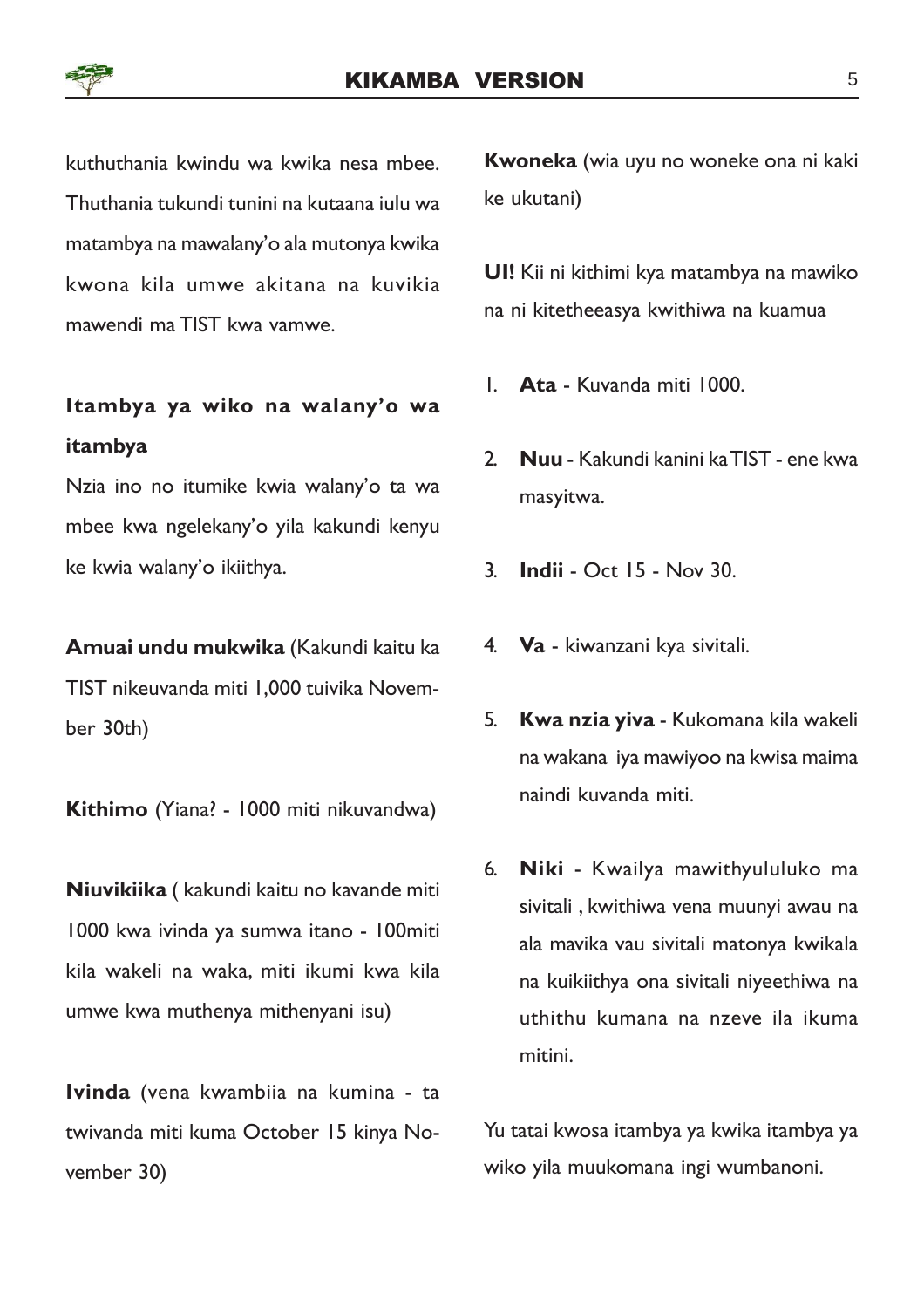# Ni ivinda ya kuseuvya miunda kwa nima ya kusuvia.

I ukundi tunini twa TIST tula twithiitwe<br>tuitumia nzia ino ya nima ya kusuvia (CF)<br>nimaendee na kukwata ngetha mbingi na<br>nzeo kwi yila mana tumiaa nzia sya kitene sya nima ukundi tunini twa TIST tula twithiitwe tuitumia nzia ino ya nima ya kusuvia (CF) nimaendee na kukwata ngetha mbingi na ona yila mbua nini.

Maima nimatetheeasya kutumaninia kiw'u yila mbua yaua kwoou uyithia kivakuvi kwa mimema.

Ithanguu niyiukutwetheesya kuelewa na kumanya mbee iulu wa Kilimo hai. Kuatiia nzia ithi nikuukutetheesya kukwata ngetha nzeo mbua ino yukite.

#### Kuseuvya muunda.

Seuvya muunda waku vainyiva mwai umwe mbee wa mbua kwambiia.

- Thesya kisio withie kiina yiia kana ikuthu. Ndukaime.
- Seuvya maima maku mema kona inya. Kila yimwe yaile ithiwa yina uthathau wa 15cm, uasa wa 35cm and uliku wa 15cm. Utaaniu wa maima waile ithiwa wi 75cm.
- Osa vuu na muthanga wa iulu uvulany'e na uyususya yiima yii ta 5cm na muvulany'o usu.

#### Kuvanda.

- $\Box$  Yila ukuvanda mbemba (mithenya ili ka umwe mbee wa mbua kwambiia) vanda matonya ana muthangani usu ikelene ma mbemba.
- $\Box$  Ethiwa wi vanda muvya vanda matonya 5-6 kithyululu mwisoni wa yiima itina wa mbua kua nesa.
- $\Box$  Vwika mbeu na muthanga muvulanye na vuu uliku wa 2.5cm itina wa uu yiima yitiwa yina mwanya wa 2.5cm.
- $\Box$  Mwanya uyu watiwa niw'o utetheeasya kiw'u kuvikia mbeu/ngii yila mbua yaua.
- $\Box$  Tilasima utumie mbolea ya kuua (fertilizer) yila ukwika uimi wa kusuvia muundani waku. mime yaku noikwika nesa watumia vuu wa yiima.

#### Kuimia.

- $\Box$  ima uthyululukite maima kaingi
- $\Box$  Ndukaime kisio kiu kyothe savali umwe vyu. Nza wa maima, mimea noivwike muthanga na kutetheesya kuuthithya na kusiiia kukuwa kwa muthanga ni nzeve kana mbua. Ima tu vakuvi na yiima na yimani. Tumia kilovoo/kivanga kwenga yiia yila yi mwanyani ula uaanitye maima. Ima kaingi kusiia yiia kuvikia mimea .
- $\Box$  Tia mavuti aya na yiia moee kisioni kiu, nundu moa meendeea na kuete unou wa muthanga.

#### Kuvutha Itina wa ngetha.

- $\Box$  Ndukavivye matialyo/mavuti muundani. Ekana namo nundu ni unou wa muthanga, kana ukue ukamainde yiimani useuvye vuu/mbolea.
- $\Box$  lilikana ndukaingiie indo muundani wamina ngetha.
- $\Box$  Kwa ndaia lilikana kana tukatana naku weethiwa na ngetha nzeo itina wa kwimanyisya na kuatiia nzia nzeo sya uimi wa kusuvia kwisila ithanguni yii na mbumbanoni sya ngwatanio yaku sya kila mwai.

Ambiiia uthukuma oyu!

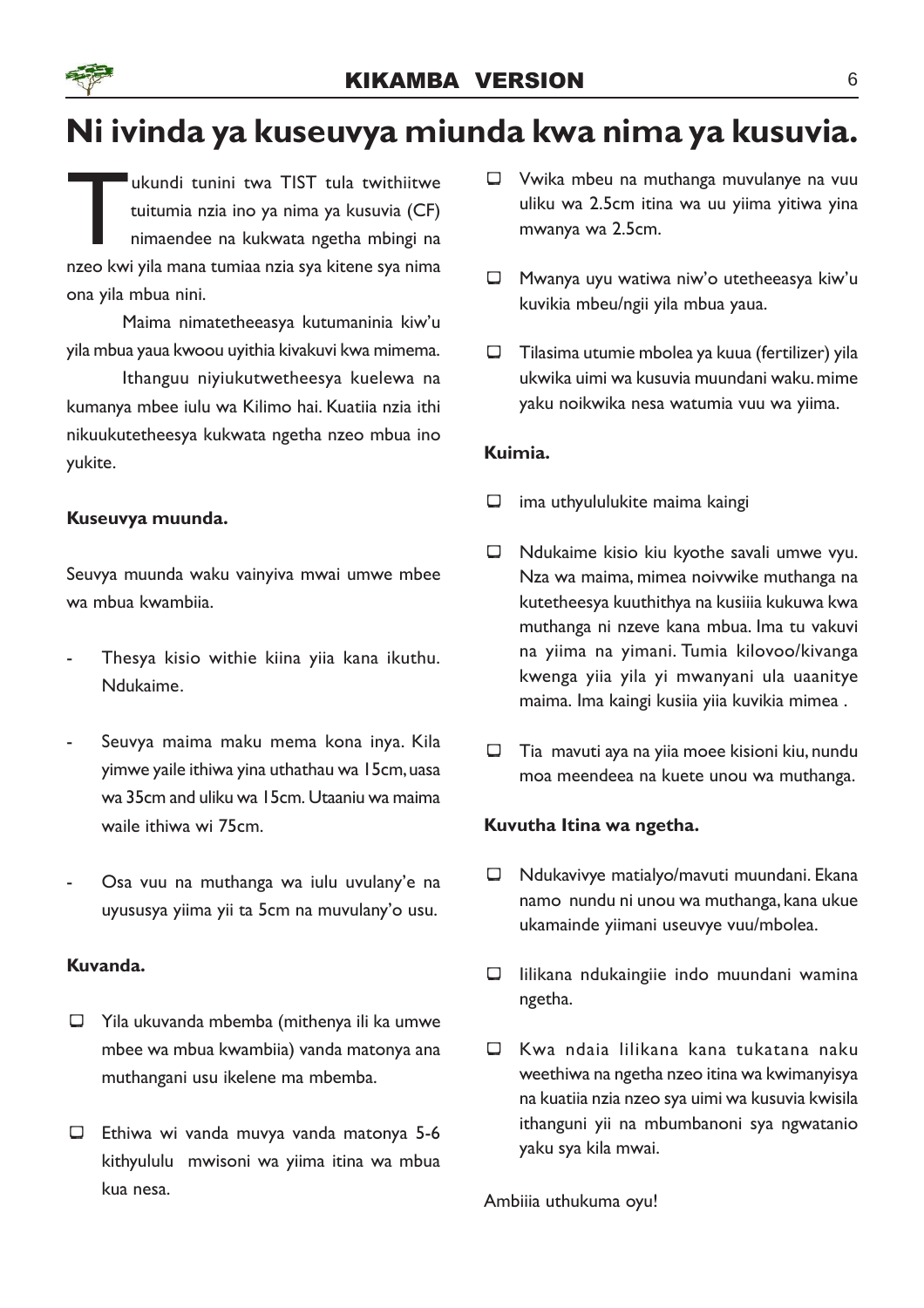Newsletter February 2022

*Not for sale*

Mazingira Bora

# The International Small Group & Tree Planting Program

**www .tist.org**

# Kipsigis Version

TIST is an innovative, time tested, afforestation program led by the participants.



Watumishi wa Nguzo wa TIST Kenya wakati wa semina ya hivi majuzi. Sasa tuna zaidi ya Watumishi 90 wa Nguzo. TIST inakua!

Inside: TIST: Kebois Ketokigee Kiwong' Kilasta 100% (bogol en bogol). Page 2

TIST: Yaetab Igorwekab Boiboiyet en Tuyosiekab Kilasta. Page 3

Practice che koron en Groupishek che meng'ech: Steps chebo boishonik ak panganet. Page 4

Kasarta nepo, chopet 'tap imbaret kokany. Page 6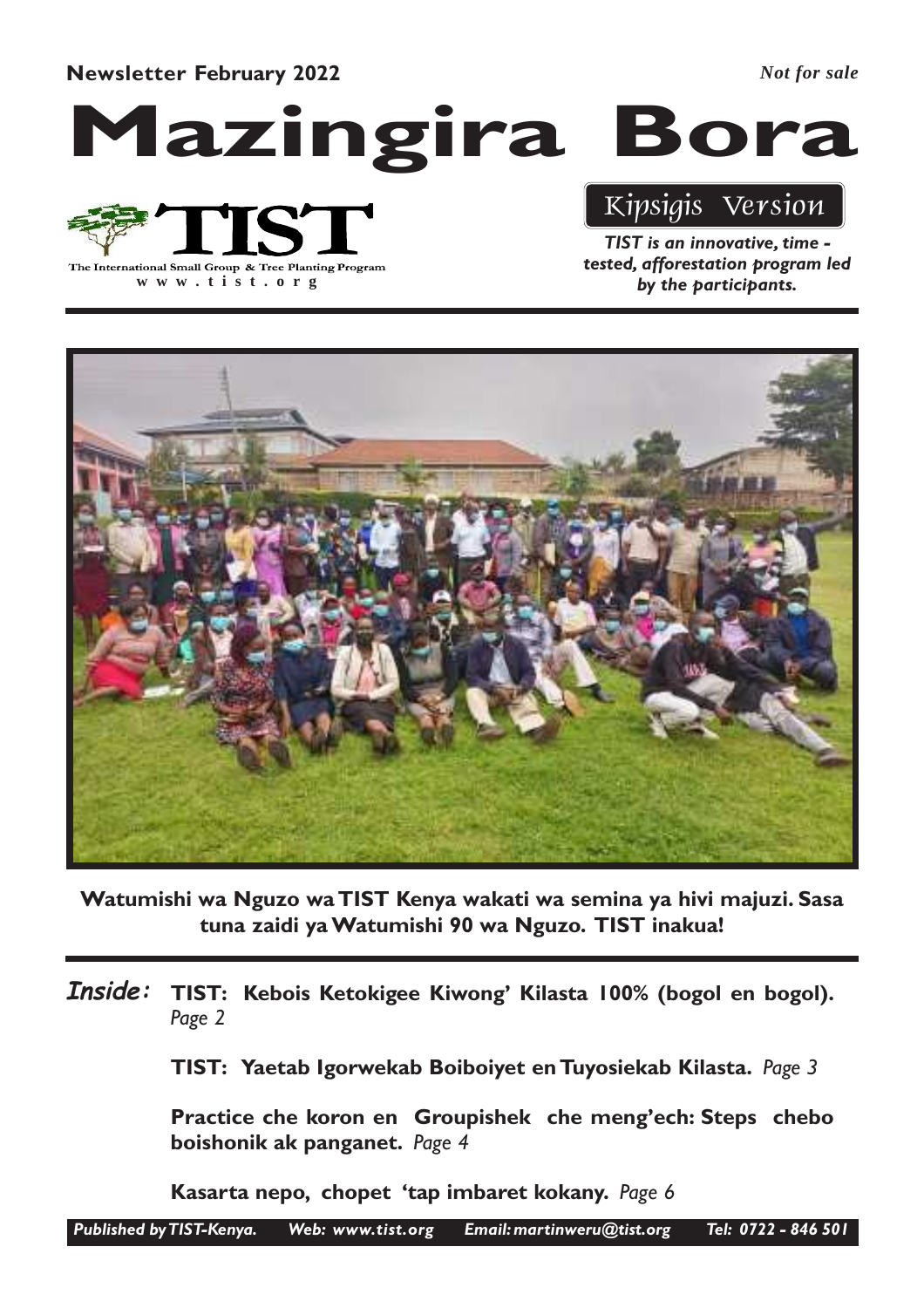

# TIST: Kebois Ketokigee Kiwong' Kilasta 100% (bogol en bogol).

Emarawet nebo Mulgul (netai), ko kikitoi<br>Kibagengeit ne toreti kiboitinikab<br>Kilastaisiek asi koomuch kobois ak<br>koiti bogol en bogl en boisienywan nebo n arawet nebo Mulgul (netai), ko kikitoi kibagengeit ne toreti kiboitinikab Kilastaisiek asi koomuch kobois ak Kilasatisiek. En wikisiek oeng' che kokosirto, ko kituyo kibagengeinoto ak kokassiit ng'alekab iko ak kobwotutik ak kotoo kobwotutik chelelach tugul. Kichome kepjei tugul kobwotutichoton kobotook ogwek.

Tokinenyon bo gee ko kowong' kilastaisiek tugul boisienywan en kenyini bo 2022. Ingele 100% ko makimwa kele koitosiek ichegen; bo kora tuguk alak chebo komonutiet cheyoe kiboitinikab kilasata ak temik. 100% ko mwoe kou ni:

- Logoiwek tugul chebo komonut, ak koitosiek chebo konegit asi komuch temik konyorchigee melekweek ,
- Taunetab betisiek che tororen
- Keliponchi kurupisiek che mengechen lipanet ne tai ak melekweek
- Keyai temisiekab ripetab itondab emet,
- Taunetab sikgirisiek che ripe maat
- Kegeer kele kasisrge kurupisiek che lelach en TIST
- Kotestai kanetisiek nebo arawet agetugul.

Asi kimuch kiwong' boisiosiechu, ko mwoe kibagenge ne leel kole keyai en komoswek che tutigin korook ole boisioito tetutichoton. En komowechu, ko boisie kiboitinikab kilasta chebo komowek che terchin en kibagenge asi komuuch kowong boisiet en kilastaisiekab gaa, koneet kiboitinikab kilasta cvhe lelach, ak anyun kobois en kilastaisiek che mi let en boisiet en tokinetab keiti 100%. Choton ko asi kimuuch keiti tuguk cheisibu:

- 1. Kebois en kibagenge ak kiboitinikab kilastaisiek chebo kokwet, kandoik, kanetik, ak bik chenomu tuguk asi ketoo betusiek chebo koitosiek, asi konai kurupit agetugul kole ityin au koitosiek en kenyinibo 2022.
- 2. Kanetich che lelach che koitoror kilastait anan ko che mi orit en kandoikab kilasta ko tau kanetisietab Kiboitinikab Kilasta koboisien Komosto ne leel ne kinetisien. Itin komosoto koboisien simoit nebo android (non kiwostos)
- 3. Kipsomaninik che lelach ko boisie ak Kibagengeitab Kiboitinikab Kilasta en arawek che chang' oloon inetegee koik kiboitinik cheititotin.
- 4. New trainees will work with their Team of Cluster Servants for several months as they learn to become an excellent Cluster Servant.

Kimong'uu kele kibagengeini bo Kiboitinikab Kilasta yon bendote en komosweek che chang' koite kowong' boisionikab Kilastaisiekab TIST koityi 100%asi komuuch temiik konyorchigee melekweek ako kimuche kinet kiboitinik alak chebo kilastaisiek asi komuuch kotoret en boisioni bo komonut.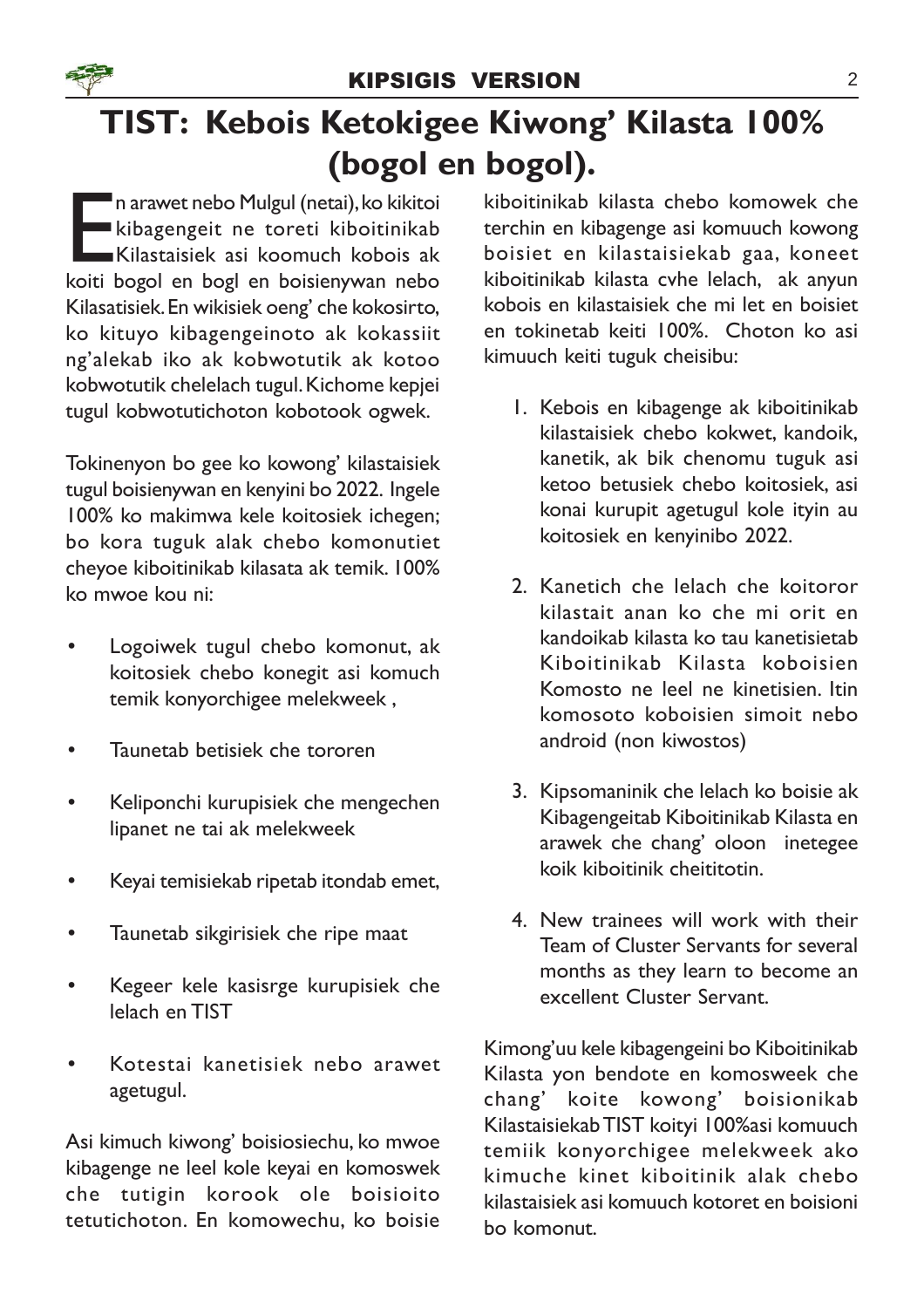

# TIST: Yaetab Igorwekab Boiboiyet en Tuyosiekab Kilasta.

Supplem Cale Kiyoito Boisiet en TIST<br>A (kommer die lebel kujengana)<br>Epesoek 4: 15-16 kole kitechegee akoi keitin genge en Ole Kiyoito Boisiet en TIST ko mwaet ne lelel kujengana (ketechgee).mowe en kitabutab kerkeindab Kristo. Chi agetugul ne mii Kuruping'ung' ne Ming'in nebo TIST/Kilastait koibu talentainyin ak konunotoik koiti kurupit tugul.Agenge ne tuguk che yoyogse en Kurupit ne Ming'in / Kilastait ko keibchi komonut, kepjei ak keboisien talentaisiek che kikonech Kiptaiyat.

En tuyosiekwok chebo Kilasta, ko bo komonut, tabala Kujengana/Ketechgee en Kanoik ak che kiimu koik kandoik ko bopiboienchi ak ichek tuguk alak chebo komonut che kikoyai temik alak che ter en kurupisiekchwak.

Chisipu ko tuguk alak che kikomuch alak ko boiboienchi:

- 1. Kabeti ne toror che tindo ketik che terterchin.
- 2. Temisiet nebo Ripetab emet. Kimuche keboiboienchi yon kainaam temindet agenge kotoo chuton en mbarenyin ak koit kokess minutikyik.
- 3. Keturek chebo kiyakik ak sogek.
- 4. Sigiri/stovit nebo TIST ne ribe maat.
- 5. Mongonikab segemik che lelach.
- 6. Oret ne leel nnebo oli kiyoitoo boisiet, minsetab ketik, amitwogik che miach, chametabgee nebo borto, ak alak.
- 7. Taunetab kurupitab temik che lelach
- 8. Oloon kamiin Kurupit ketik che lelach cheite, ngele 1500, 5000 ak alak.
- 9. Oloon katess Kilastait ketik chetokyingee ketik 200,000.
- 10. Oloon kachut kurupit ne leel Kilastaing'wong'.
- 11. Oloon kokilwen kandoindet ne leel ak kosungukan kandoinatet neu noton.
- 12. Oloon kakineet kiboitiot ne leel ak ketisi che komi.
- 13. Oloon katesak Kilastaing'wong'.
- 14. Oloon katesak kilastaing'wong' koit emet ne leel.

Tabala oboiboienchi tunenet en Kilastaisiekwok, ko omuche okusikong' Ortinwechu Miach:

- 1. Otau kasarta nebo Konestisiet ak Tugukab komonut che kinetegee en arawet agetugul. Omuche otau Tugukab komonut che tinyegee ak kasartab minsetab ketik - kong'eteen kayimetab logoek/ndendereek, akoi kasartabe kesisiet, telechinetab betisiek, minseet, ribsetab ketich che mengechen, ak alak.
- 2. Konetisiet age komuche kotinyegee ak kasartab kesisiet ak chobetab mbarenik akoi kasartab kesisiet.
- 3. Otaun Kalenda nebo Koitosiek. Oboisien ak Kiboitiotab Kilasta otau kalenda nebo koitosiek neimuche kotoret kurupit agetugul en kilastaing'wong'oloon mi koitisienywan.
- 4. Osir ng'alekab Kurupit agetugul ne Ming'in ak koitetab ketik che tindo agetugul. Ingotoo Kurupit ne Ming'in agetugul Tetutikab Boisiet nebo ole imuktoo kotes ketik che kikomin.
- 5. Kora, en baragutab ng'alekab Kurupit agetugul ne ming'in ak ketikwak, ogeer ole koyai kosipet ogeer ole momi kurpit ne tile ketik. Chon tete kotil ketik keng'ololchin kobakagta ak kemwochi Council nebo Kandoinateb TIST (TIST Leadership Council.).
- 6. Ak Ortinwek alak Che Miach che omuche oboisien anan obwat.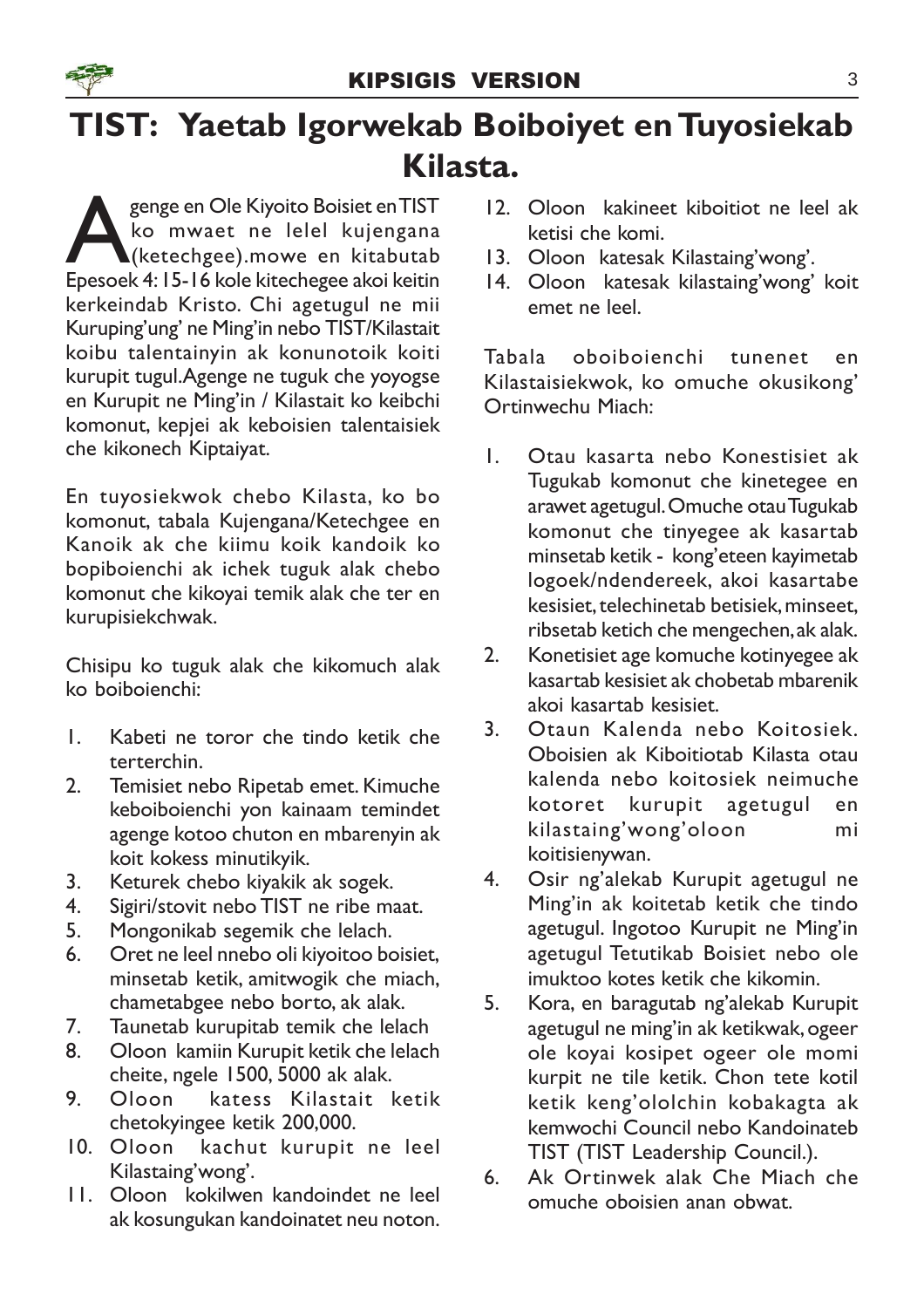

## Practice che koron en Groupishek che meng'ech: Steps chebo boishonik ak panganet.

Contractor de la Contraction de la Contraction de la Contraction de la Contraction de la Contraction de la Contraction de la Contraction de la Contraction de la Contraction de la Contraction de la Contraction de la Contrac ropishek en TIST koyoe kasishek che chang che practical: minet'ab ketik ak ripetnywai, ak koimproven temishet. Yon miten kasit newo ne keyoe , ko kararan kechob action steps. Membayat ake tugul komwoi ki neyochin groupit wiki noton. Kipendi kinetok ak groupishek kwok o;e kichopto action planing. Kaikai omdechin membaek alak chebo groupishek chemeng'echen yon omi tuyet.

Action step ko kit ne:

- Mwoe direct.
- § Tokunot.
- § Pimonoshek.
- § Tinye kanamet ak mwisho.
- Yoche ko itchinoshek panganet!

Yon kotuyo kora gropitngung', ichomchi minutishek tamain ko aror chitugul agobo action plan nenyinet. Chi ake tugul en harak:

- (1) Kit ne kiu action plan nenywan.
- (2) komwa tuguk che kiyai.
- (3) Komwa action plan che tinye en wikit ne isupu.

Ango ko kibor chito en action plan nenyinet koboiboiyenchin groupit.

Angot koimuch kotimisan membayat action plan nenyinet, kokochin muguleldo groupit inendet. Yon kakomuch pik kopchei kabutoshechwaik ak siroshekchwai koibu ki bageng'e en groupit.Igil membaek chebo groupishek che meng'echen koker ole tot kochopto action steps chechwaget.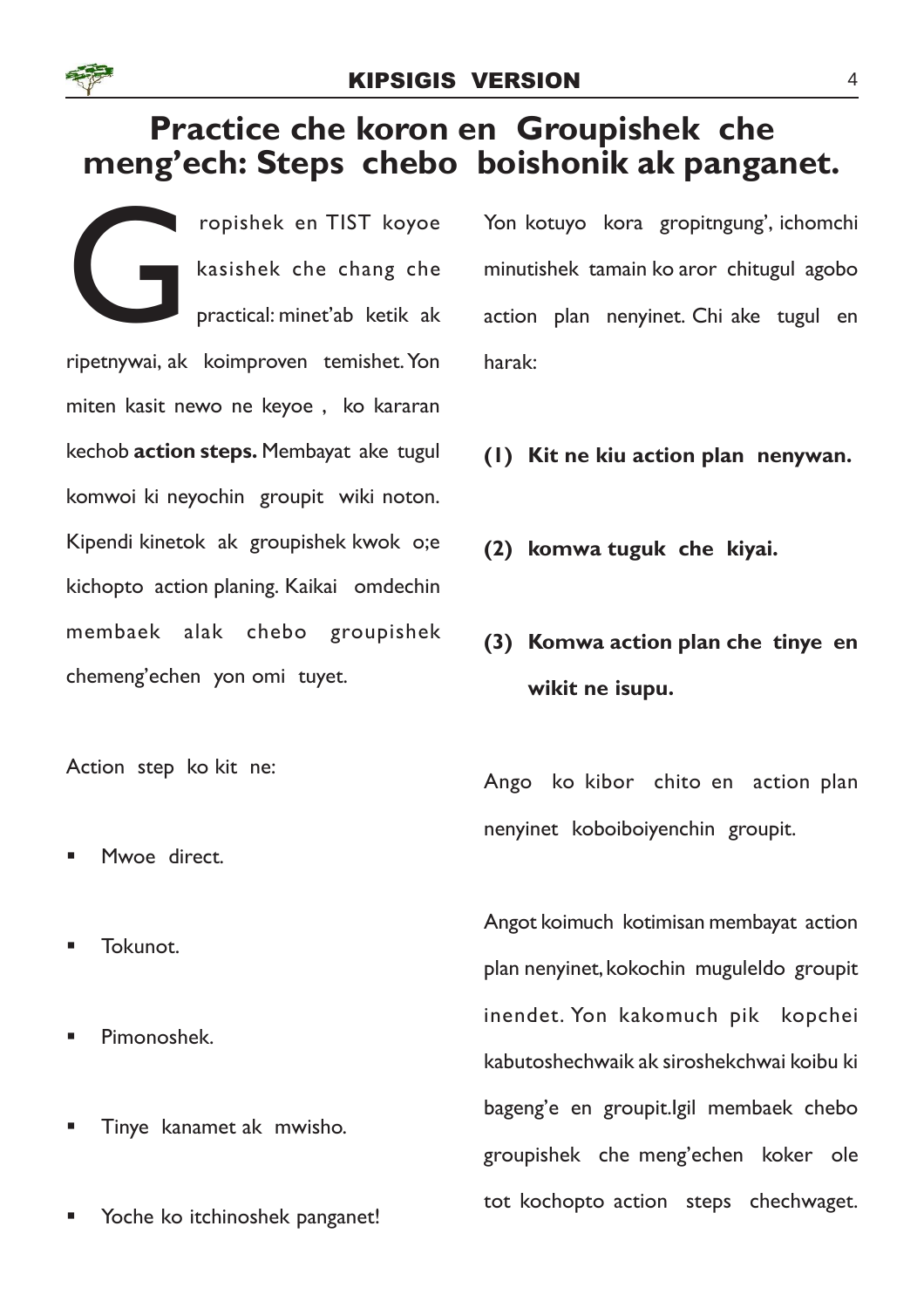Yoche ko pimonoksek, itchinoksek alak tugul en action steps ichuton. Yon kokotar chi tugul, obchei chuton akityo oboiboiyenchi chuton.

#### Action Steps chebo Action Planning

Kimuche kora keboishen oret noton yon kiyoe planning. Ne isubu ko koborunet.yon yoe groupit neng'ung pang'anet iker ile pangonuti choton kou ni:

Che tetoyotin (Groupishek che meng'ech en TIST ko mine ketik 1000 en sipitalishek chebo karibu kotomo koit November 30)

Pimanoksei (Ata? – Ketik 1000, che kemine)

Itchinoksei, (Groupishek che meng'ech komuche komin ketik 1000 en 5wks – 100 ketik en Tuesday ak Thursday, ketik 10, chito age tugul kila petut)

## Tinye kanamet ak mwisho (October15

agoi November 30)

Togu. SMARTO!

Inoni ko kit ne iborun ako testen action plan ne karo chob:

- 1) Ne– (Minet 'ab ketik 1000).
- 2) Ng'o– (TIST membaek 'ab groupishek che meng'echen).
- 3)  $ou'$  (Oct 15 Nov 30).
- 4) **Ano** (En sipitali).
- 5) namna gani– (kituitosi kil Tuesday ak Thursday jioni yon kokobata asita nepele ketik , akityo kemin ketik).
- 6) Amune (Kikararanit compound nepo sipitali ak kechopchi uronok pik che mionidos ak pik chenyokokotisie ).

Ingunon jaribunanan oyai action planning en tuyet ne isubu nebo groupit.